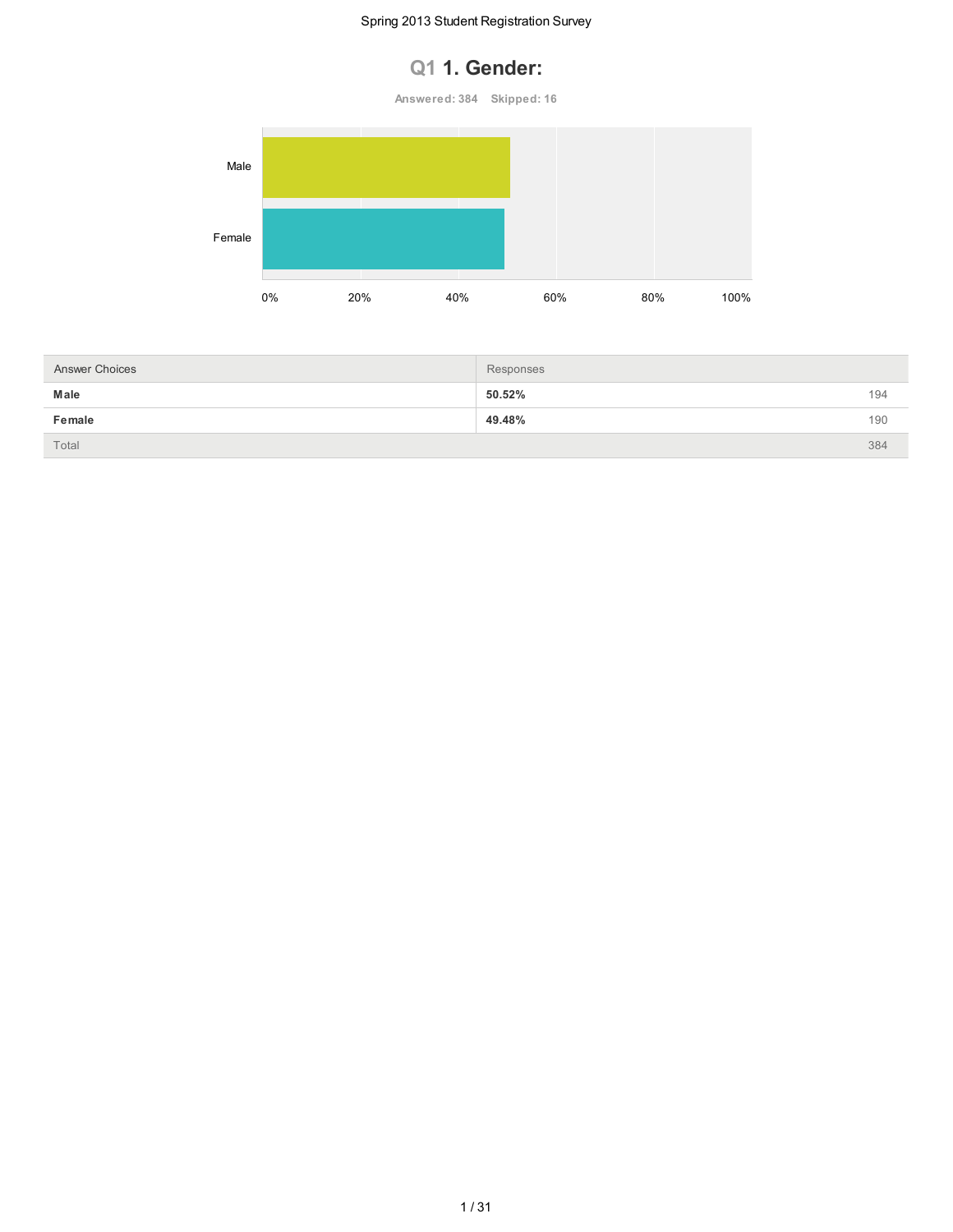# **Q2 2. The campus I am / will be attending is:**



| <b>Answer Choices</b>  | Responses |          |
|------------------------|-----------|----------|
| <b>National Campus</b> | 13.47%    | 52       |
| <b>Chuuk Campus</b>    | 0.26%     |          |
| <b>Kosrae Campus</b>   | $0\%$     | 0        |
| <b>Pohnpei Campus</b>  | 64.77%    | 250      |
| Yap Campus             | 21.50%    | 83       |
| <b>FSM FMI Campus</b>  | $0\%$     | $\Omega$ |
| Total                  |           | 386      |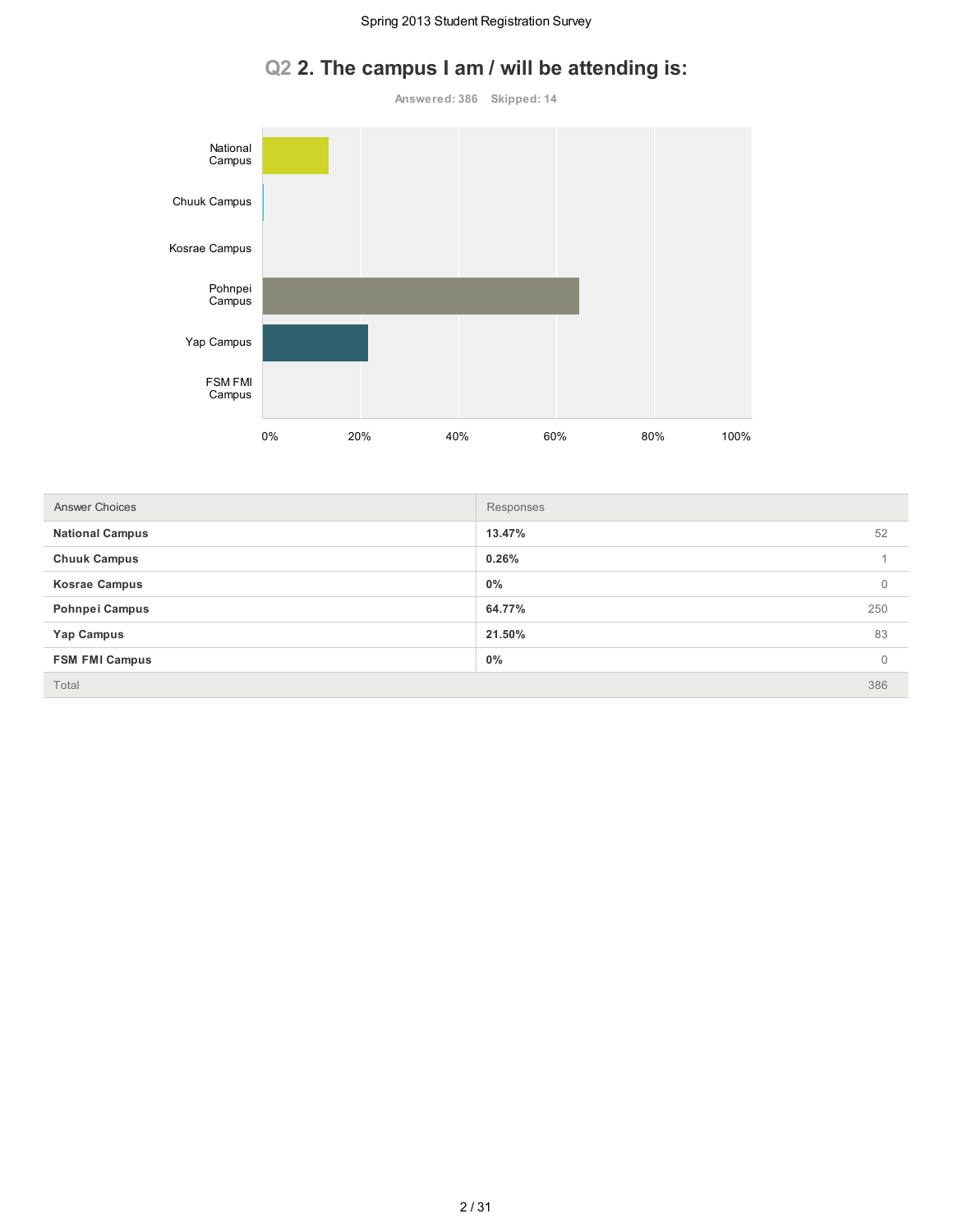### **Q3 3. Classification:**

**Answered: 358 Skipped: 42**



| <b>Answer Choices</b> | Responses |     |
|-----------------------|-----------|-----|
| Freshmen              | 72.35%    | 259 |
| Sophomore             | 21.23%    | 76  |
| 3rd Year Student      | 5.87%     | 21  |
| 4th Year Student      | 0.56%     |     |
| Total                 |           | 358 |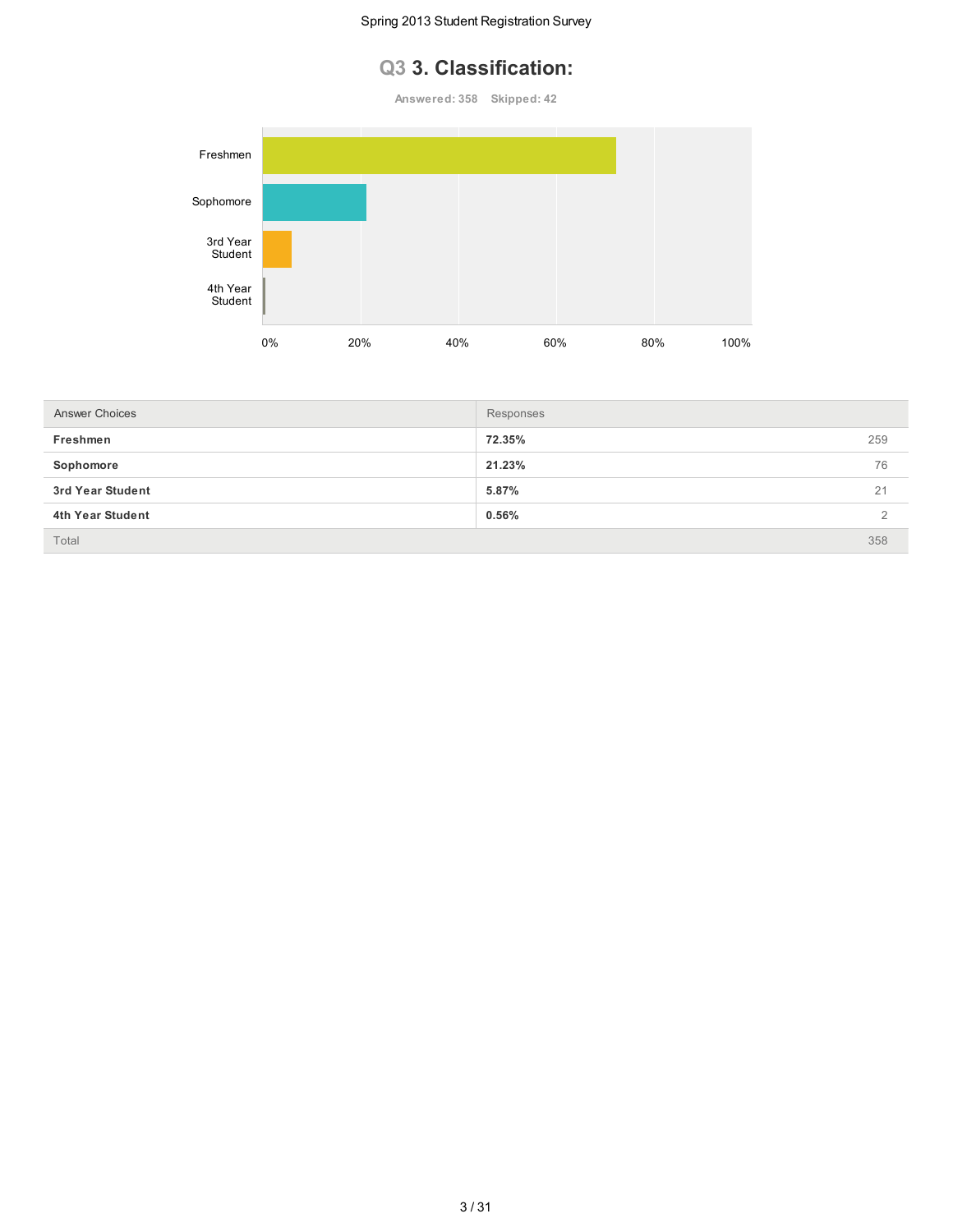## **Q4 4. Registration Status:**

**Answered: 376 Skipped: 24**



| <b>Answer Choices</b> | Responses |          |
|-----------------------|-----------|----------|
| New                   | 61.70%    | 232      |
| Continuing            | 30.85%    | 116      |
| <b>Transfer</b>       | 0.53%     | $\Omega$ |
| Returning             | 6.91%     | 26       |
| Total                 |           | 376      |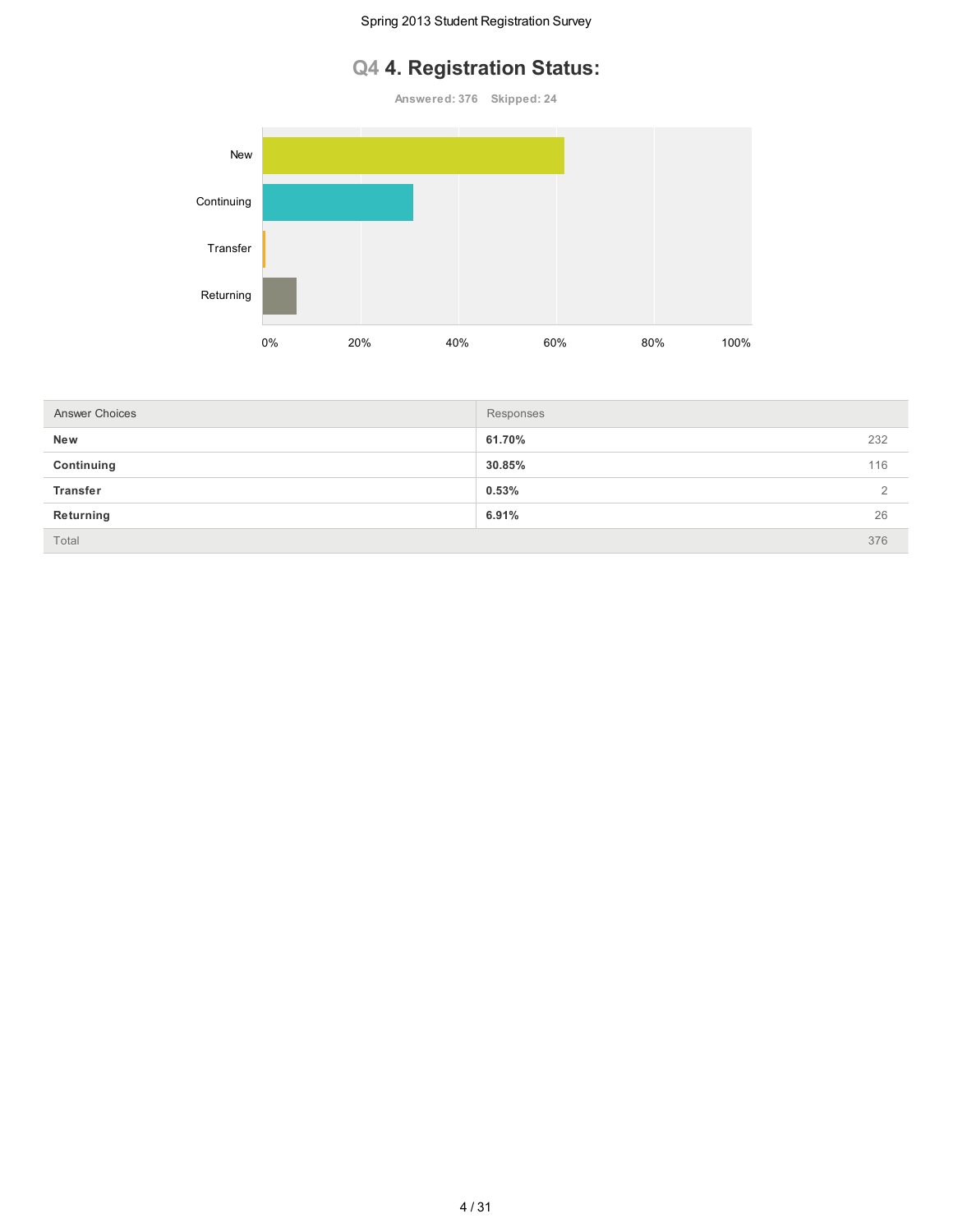### **Q5 5. Please indicate your major / program below:**

**Answered: 313 Skipped: 87**

| #  | <b>Responses</b>                   | Date                |
|----|------------------------------------|---------------------|
| 1  | Nursing Program                    | 2/15/2013 12:46 PM  |
| 2  | Teacher Prep.                      | 2/15/2013 12:45 PM  |
| 3  | <b>Liberal Arts</b>                | 2/15/2013 12:45 PM  |
| 4  | <b>Business Administration</b>     | 2/15/2013 12:44 PM  |
| 5  | <b>Computer Information System</b> | 2/15/2013 12:43 PM  |
| 6  | <b>Liberal Arts</b>                | 2/15/2013 12:43 PM  |
| 7  | <b>Micronesian Studies</b>         | 2/15/2013 12:42 PM  |
| 8  | <b>HCOP</b>                        | 2/15/2013 12:41 PM  |
| 9  | <b>HCOP</b>                        | 2/15/2013 12:40 PM  |
| 10 | Marine Science                     | 2/15/2013 12:39 PM  |
| 11 | Computer Information System        | 2/15/2013 12:38 PM  |
| 12 | <b>Micronesian Studies</b>         | 2/15/2013 12:37 PM  |
| 13 | Computer Information System        | 2/15/2013 12:36 PM  |
| 14 | Micronesian Studies                | 2/15/2013 12:34 PM  |
| 15 | <b>HCOP</b>                        | 2/15/2013 12:33 PM  |
| 16 | Public Health                      | 2/15/2013 12:33 PM  |
| 17 | Micronesian Studies                | 2/15/2013 12:27 PM  |
| 18 | <b>Liberal Arts</b>                | 2/15/2013 12:26 PM  |
| 19 | Public Health                      | 2/15/2013 12:25 PM  |
| 20 | <b>Computer Information System</b> | 2/15/2013 12:24 PM  |
| 21 | Teacher Prep.                      | 2/15/2013 12:23 PM  |
| 22 | Marine Science                     | 2/15/2013 12:23 PM  |
| 23 | <b>Business Administration</b>     | 2/15/2013 12:21 PM  |
| 24 | <b>Liberal Arts</b>                | 2/15/2013 12:16 PM  |
| 25 | Teacher Prep.                      | 2/15/2013 12:15 PM  |
| 26 | Marine Science                     | 2/15/2013 12:14 PM  |
| 27 | secretarial science                | 12/19/2012 2:46 PM  |
| 28 | Liberal Arts                       | 12/19/2012 1:03 PM  |
| 29 | CA HATP                            | 12/19/2012 12:41 PM |
| 30 | LA                                 | 12/19/2012 12:32 PM |
| 31 | Electronic Tech                    | 12/19/2012 12:30 PM |
| 32 | AFT                                | 12/19/2012 12:29 PM |
| 33 | Liberal Arts                       | 12/19/2012 12:27 PM |
| 34 | Marine Science                     | 12/19/2012 12:26 PM |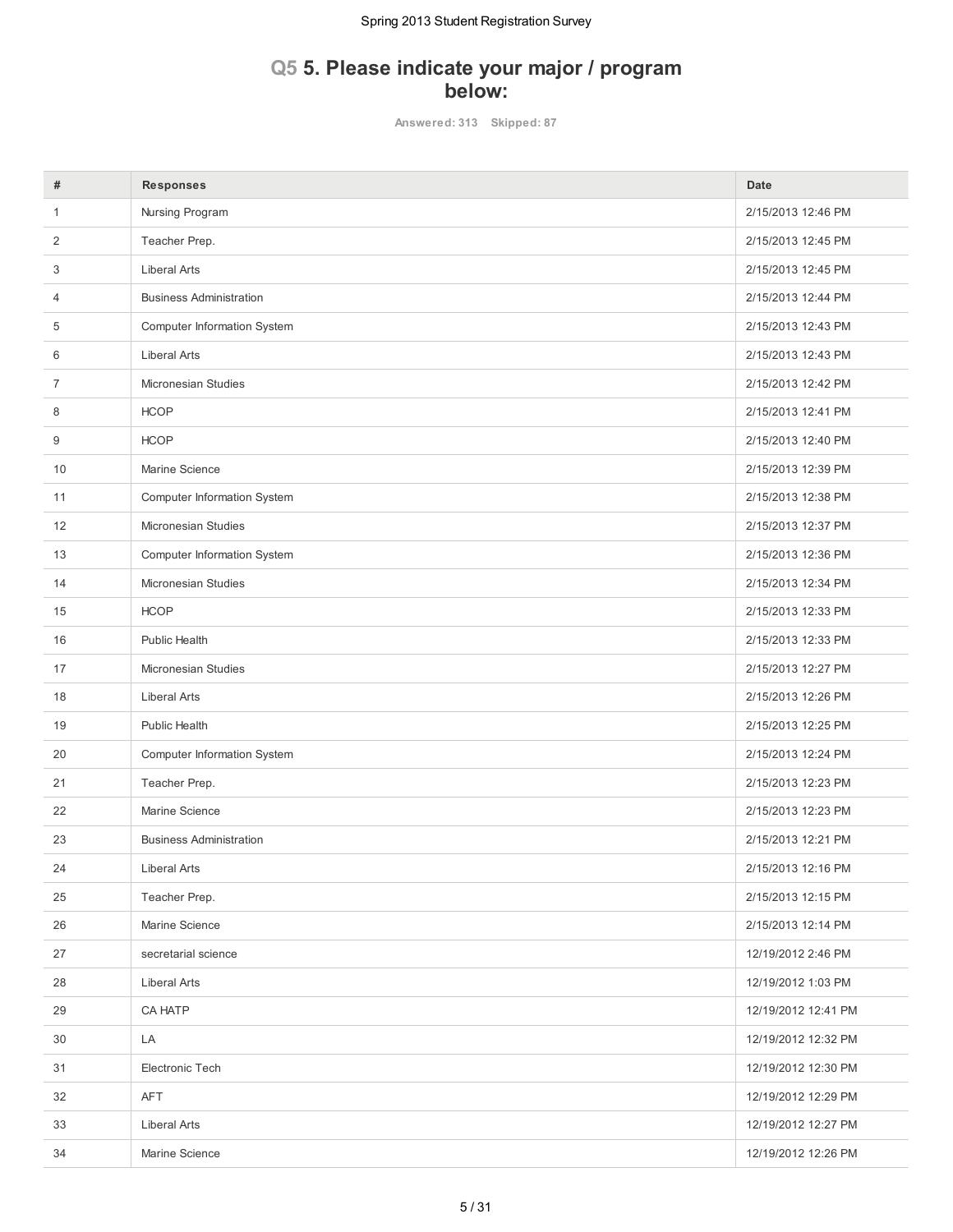| #  | <b>Responses</b>               | Date                |
|----|--------------------------------|---------------------|
| 35 | BA                             | 12/18/2012 5:21 PM  |
| 36 | <b>CIS</b>                     | 12/18/2012 5:10 PM  |
| 37 | <b>CHS</b>                     | 12/18/2012 5:00 PM  |
| 38 | H/COP                          | 12/18/2012 4:59 PM  |
| 39 | AA Liberal Art                 | 12/18/2012 3:44 PM  |
| 40 | Electronic                     | 12/18/2012 3:27 PM  |
| 41 | <b>Liberal Arts</b>            | 12/18/2012 3:25 PM  |
| 42 | AA Liberal Art                 | 12/13/2012 11:54 AM |
| 43 | <b>HATP</b>                    | 12/12/2012 6:29 PM  |
| 44 | BA                             | 12/12/2012 5:47 PM  |
| 45 | Agriculture                    | 12/12/2012 5:44 PM  |
| 46 | <b>CIS</b>                     | 12/12/2012 5:43 PM  |
| 47 | Book Keeping                   | 12/12/2012 5:42 PM  |
| 48 | Accounting                     | 12/12/2012 5:41 PM  |
| 49 | <b>CIS</b>                     | 12/11/2012 6:18 PM  |
| 50 | Teacher Prep                   | 12/11/2012 6:09 PM  |
| 51 | AG                             | 12/11/2012 6:08 PM  |
| 52 | LA                             | 12/11/2012 5:57 PM  |
| 53 | secretarial Science            | 12/11/2012 2:46 PM  |
| 54 | <b>Liberal Arts</b>            | 11/16/2012 3:50 PM  |
| 55 | Micronesian Studies            | 11/16/2012 3:49 PM  |
| 56 | <b>HCOP</b>                    | 11/16/2012 3:47 PM  |
| 57 | Micronesian Studies            | 11/16/2012 3:44 PM  |
| 58 | Accounting                     | 11/16/2012 3:40 PM  |
| 59 | <b>HCOP</b>                    | 11/16/2012 3:39 PM  |
| 60 | MARINE SCIENCE                 | 11/16/2012 3:37 PM  |
| 61 | <b>BUSINESS ADMINISTRATION</b> | 11/16/2012 3:35 PM  |
| 62 | <b>CIS</b>                     | 11/16/2012 3:32 PM  |
| 63 | Micronesian Studies            | 11/16/2012 3:16 PM  |
| 64 | Liberal Arts                   | 11/16/2012 3:12 PM  |
| 65 | HTM                            | 11/16/2012 3:10 PM  |
| 66 | <b>BUSINESS ADMINISTRATION</b> | 11/16/2012 2:52 PM  |
| 67 | <b>AGRICULTURE</b>             | 11/16/2012 2:48 PM  |
| 68 | <b>HCOP</b>                    | 11/16/2012 2:30 PM  |
| 69 | <b>TEACHER PREP</b>            | 11/16/2012 2:28 PM  |
| 70 | <b>TP</b>                      | 11/16/2012 2:24 PM  |
| 71 | Micronesian Studies            | 11/16/2012 2:22 PM  |
| 72 | Liberal Arts                   | 11/16/2012 2:20 PM  |
| 73 | Liberal Arts                   | 11/16/2012 2:17 PM  |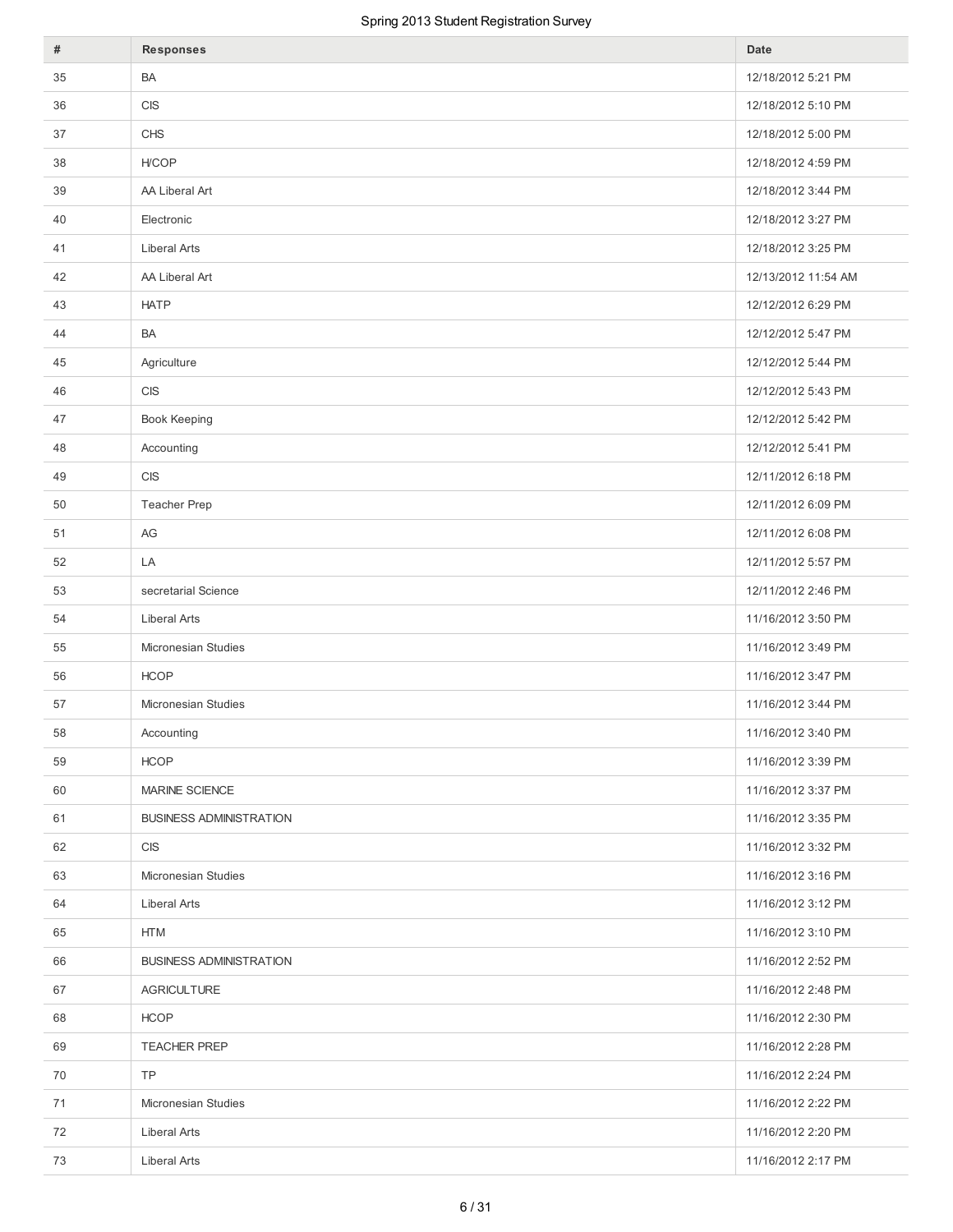| #   | <b>Responses</b>                 | Date               |
|-----|----------------------------------|--------------------|
| 74  | <b>Liberal Arts</b>              | 11/13/2012 5:49 PM |
| 75  | <b>HATP</b>                      | 11/13/2012 5:42 PM |
| 76  | <b>HCOP</b>                      | 11/13/2012 5:01 PM |
| 77  | $\mathsf{C}\mathsf{I}\mathsf{S}$ | 11/13/2012 4:58 PM |
| 78  | Book keeping                     | 11/13/2012 4:49 PM |
| 79  | Teacher Prep                     | 11/13/2012 4:44 PM |
| 80  | Book keeping                     | 11/9/2012 4:09 PM  |
| 81  | $\mathsf{C}\mathsf{I}\mathsf{S}$ | 11/5/2012 4:22 PM  |
| 82  | <b>HCOP</b>                      | 11/5/2012 4:20 PM  |
| 83  | <b>HATP</b>                      | 11/5/2012 4:17 PM  |
| 84  | Liberal Art                      | 11/5/2012 3:12 PM  |
| 85  | secretarial Science              | 11/5/2012 2:37 PM  |
| 86  | LA                               | 11/5/2012 2:03 PM  |
| 87  | Agriculture                      | 11/5/2012 1:57 PM  |
| 88  | <b>CIS</b>                       | 11/5/2012 1:52 PM  |
| 89  | accounting                       | 11/5/2012 1:48 PM  |
| 90  | Book Keeping                     | 11/5/2012 1:44 PM  |
| 91  | $\mathsf{C}\mathsf{I}\mathsf{S}$ | 11/5/2012 1:43 PM  |
| 92  | Agriculture                      | 11/5/2012 1:37 PM  |
| 93  | BA                               | 11/5/2012 1:36 PM  |
| 94  | <b>HATP</b>                      | 11/5/2012 1:34 PM  |
| 95  | Liberal Art                      | 11/5/2012 1:29 PM  |
| 96  | Nursing                          | 11/5/2012 1:02 PM  |
| 97  | electronic                       | 11/5/2012 1:00 PM  |
| 98  | Liberal Art                      | 11/5/2012 12:55 PM |
| 99  | H/Cop                            | 11/5/2012 12:47 PM |
| 100 | CHS                              | 11/5/2012 12:46 PM |
| 101 | <b>CIS</b>                       | 11/5/2012 12:44 PM |
| 102 | BA                               | 11/5/2012 12:43 PM |
| 103 | Marine Science                   | 11/5/2012 12:42 PM |
| 104 | Liberal Art                      | 11/5/2012 12:22 PM |
| 105 | AFT                              | 11/5/2012 11:36 AM |
| 106 | Electronic Tech                  | 11/5/2012 11:29 AM |
| 107 | LA                               | 11/5/2012 11:24 AM |
| 108 | CA HATP                          | 11/5/2012 11:21 AM |
| 109 | Liberal Art                      | 10/31/2012 5:03 PM |
| 110 | AFT                              | 10/31/2012 4:29 PM |
| 111 | Agricalture                      | 10/31/2012 4:21 PM |
| 112 | AFT                              | 10/31/2012 4:18 PM |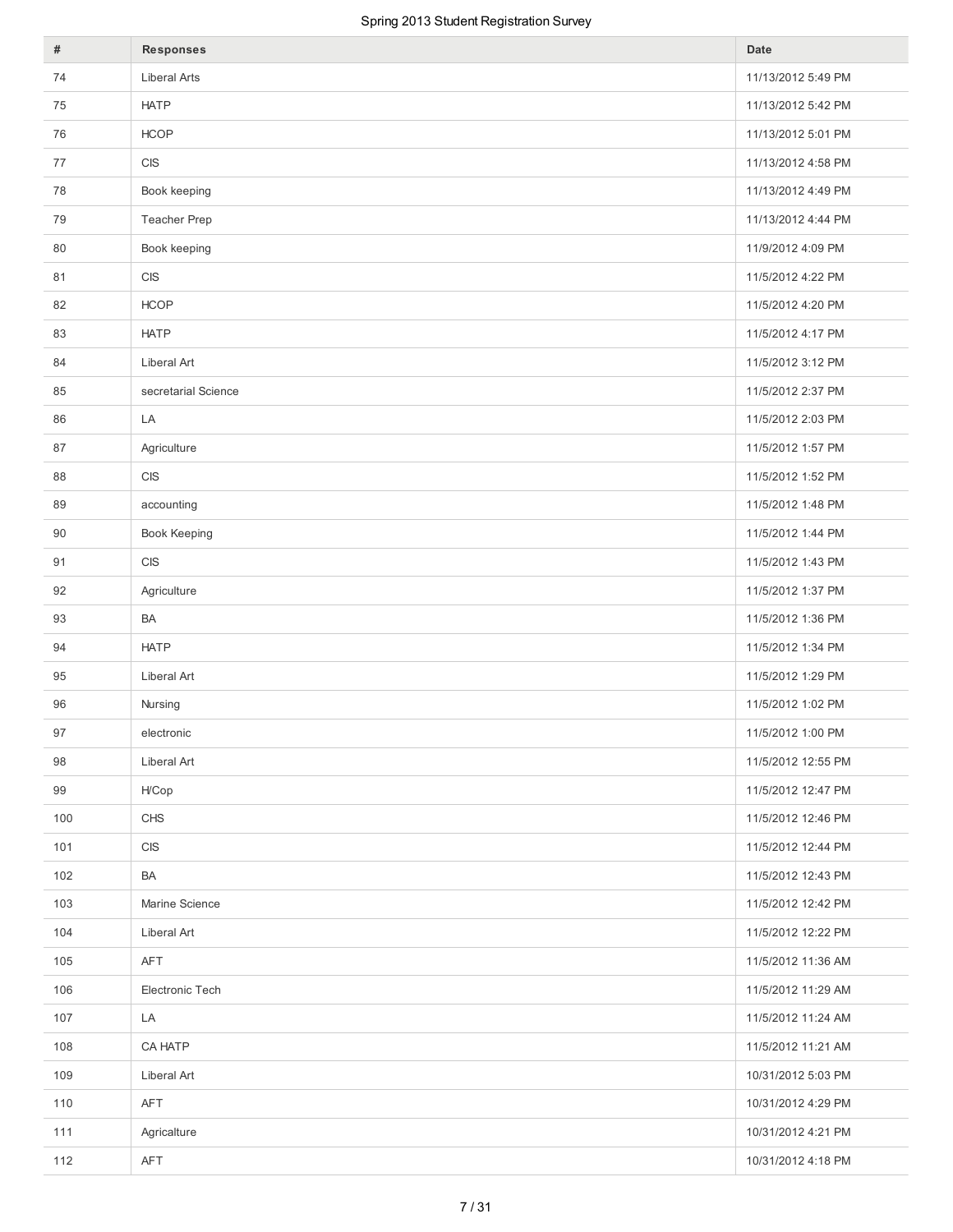| #   | <b>Responses</b>                 | Date               |
|-----|----------------------------------|--------------------|
| 113 | <b>BK</b> Certificate            | 10/31/2012 4:15 PM |
| 114 | Electrical                       | 10/31/2012 4:13 PM |
| 115 | <b>HTM</b>                       | 10/31/2012 4:11 PM |
| 116 | Telecomunication                 | 10/31/2012 4:09 PM |
| 117 | Bookkeeping                      | 10/31/2012 4:06 PM |
| 118 | <b>AS-Liberal Arts</b>           | 10/31/2012 4:06 PM |
| 119 | Ace 2/agriculture                | 10/31/2012 4:02 PM |
| 120 | Certificate                      | 10/31/2012 4:00 PM |
| 121 | <b>RAC</b>                       | 10/31/2012 3:58 PM |
| 122 | Agriculture certificate          | 10/31/2012 3:56 PM |
| 123 | Ace                              | 10/31/2012 3:54 PM |
| 124 | H-COP                            | 10/31/2012 3:53 PM |
| 125 | <b>General Welding</b>           | 10/31/2012 3:53 PM |
| 126 | <b>Teacher Administration</b>    | 10/31/2012 3:52 PM |
| 127 | CIS Ace2                         | 10/31/2012 3:52 PM |
| 128 | <b>Building Mentenance</b>       | 10/31/2012 3:51 PM |
| 129 | <b>General Welding</b>           | 10/31/2012 3:50 PM |
| 130 | Health career opportunity        | 10/31/2012 3:50 PM |
| 131 | Certificate                      | 10/31/2012 3:48 PM |
| 132 | Ace                              | 10/31/2012 3:48 PM |
| 133 | Agriculture                      | 10/31/2012 3:47 PM |
| 134 | <b>Buiding Technology AAS</b>    | 10/31/2012 3:46 PM |
| 135 | Secretial Science                | 10/31/2012 3:45 PM |
| 136 | T/I BMR                          | 10/31/2012 3:44 PM |
| 137 | Electronic technology            | 10/31/2012 3:44 PM |
| 138 | CSI                              | 10/31/2012 3:43 PM |
| 139 | <b>AFT</b>                       | 10/31/2012 3:42 PM |
| 140 | Electronic/Technology            | 10/31/2012 3:42 PM |
| 141 | Telecommunication                | 10/31/2012 3:41 PM |
| 142 | CIS / ACE-AS                     | 10/31/2012 3:39 PM |
| 143 | Certificate                      | 10/31/2012 3:38 PM |
| 144 | Secretarial science/ Certificate | 10/31/2012 3:37 PM |
| 145 | Ace                              | 10/31/2012 3:35 PM |
| 146 | Certificate                      | 10/31/2012 3:32 PM |
| 147 | Bookkeeping/certificate          | 10/31/2012 3:30 PM |
| 148 | Agriculture                      | 10/31/2012 3:28 PM |
| 149 | Micro stu                        | 10/31/2012 3:26 PM |
| 150 | <b>Business</b>                  | 10/31/2012 3:25 PM |
| 151 | Electronic/Technology            | 10/31/2012 3:24 PM |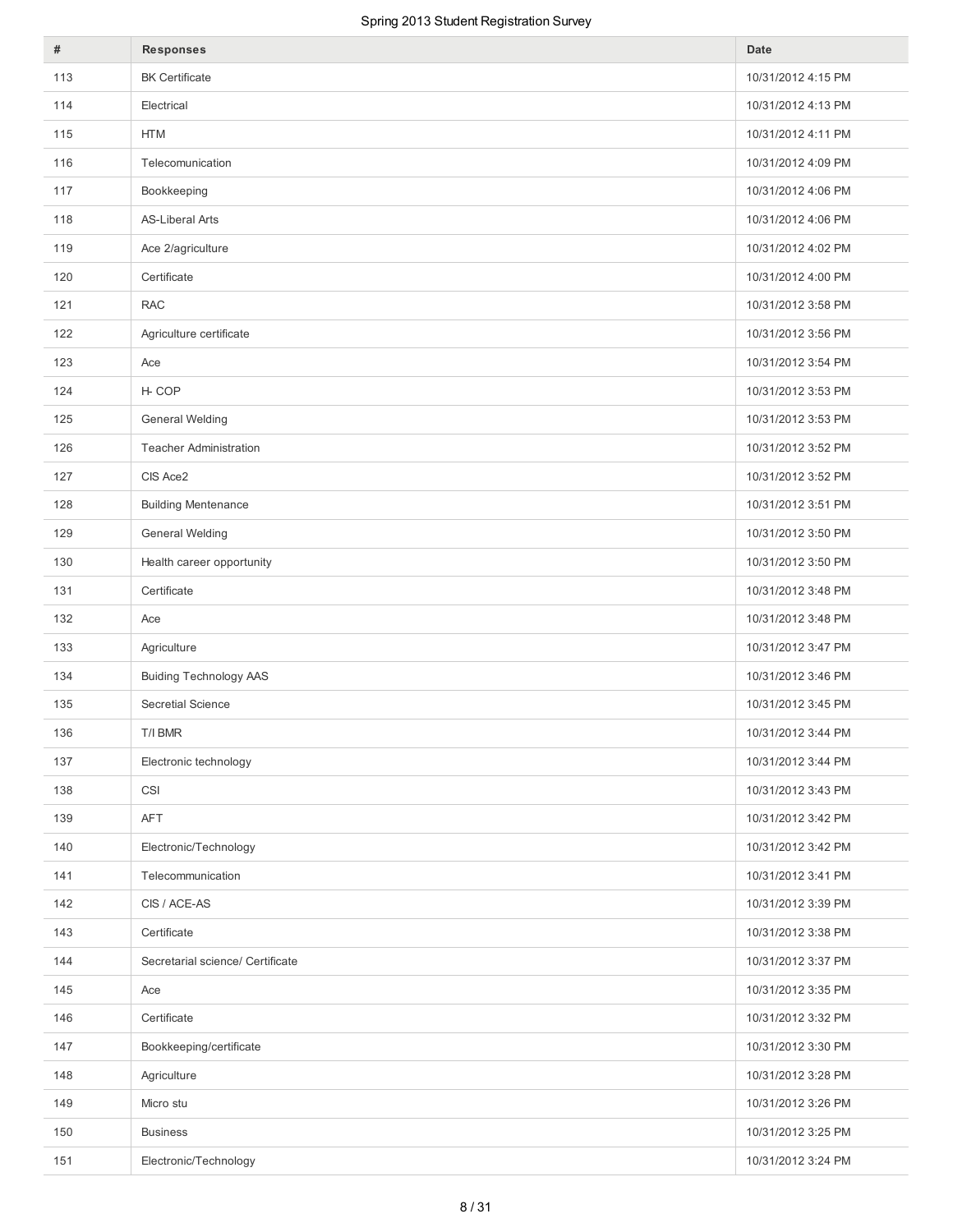| #   | <b>Responses</b>                | Date               |
|-----|---------------------------------|--------------------|
| 152 | Book keeping                    | 10/31/2012 3:24 PM |
| 153 | Secretarial Science certificate | 10/31/2012 3:22 PM |
| 154 | Agriculture                     | 10/31/2012 3:22 PM |
| 155 | Agriculture                     | 10/31/2012 3:21 PM |
| 156 | EET                             | 10/31/2012 3:21 PM |
| 157 | <b>HTM</b>                      | 10/31/2012 3:20 PM |
| 158 | Cabinet                         | 10/31/2012 3:19 PM |
| 159 | Telecom/AAS                     | 10/31/2012 3:19 PM |
| 160 | Agriculture                     | 10/31/2012 3:19 PM |
| 161 | Electronic technology           | 10/31/2012 3:18 PM |
| 162 | concentration                   | 10/31/2012 3:17 PM |
| 163 | <b>LA/ACE</b>                   | 10/31/2012 3:17 PM |
| 164 | AFT                             | 10/31/2012 3:16 PM |
| 165 | <b>AFT</b>                      | 10/31/2012 3:15 PM |
| 166 | telecomunication                | 10/31/2012 3:14 PM |
| 167 | AFT                             | 10/31/2012 3:13 PM |
| 168 | Ace                             | 10/31/2012 3:13 PM |
| 169 | $\mathsf{ACE}$                  | 10/31/2012 3:13 PM |
| 170 | Ace 2                           | 10/31/2012 3:11 PM |
| 171 | <b>HTM</b>                      | 10/31/2012 3:10 PM |
| 172 | Secretarial Science certificate | 10/31/2012 3:09 PM |
| 173 | ACE 1                           | 10/31/2012 3:08 PM |
| 174 | Book keeping                    | 10/31/2012 3:07 PM |
| 175 | LA/Ace                          | 10/31/2012 3:06 PM |
| 176 | <b>BMR</b>                      | 10/31/2012 3:04 PM |
| 177 | LA                              | 10/31/2012 3:03 PM |
| 178 | Bookkeeping/certificate         | 10/31/2012 3:03 PM |
| 179 | AFT                             | 10/31/2012 3:01 PM |
| 180 | $\mathsf{ACE}$                  | 10/31/2012 3:01 PM |
| 181 | Certificate Program             | 10/31/2012 3:00 PM |
| 182 | <b>Business Administration</b>  | 10/31/2012 2:59 PM |
| 183 | Liberal arts                    | 10/31/2012 2:59 PM |
| 184 | <b>HTM</b>                      | 10/31/2012 2:58 PM |
| 185 | Ace                             | 10/31/2012 2:58 PM |
| 186 | <b>RAC</b>                      | 10/31/2012 2:57 PM |
| 187 | Ace                             | 10/31/2012 2:56 PM |
| 188 | certificate/RAC                 | 10/31/2012 2:55 PM |
| 189 | Micronesian study               | 10/31/2012 2:55 PM |
| 190 | Agriculture certificate         | 10/31/2012 2:54 PM |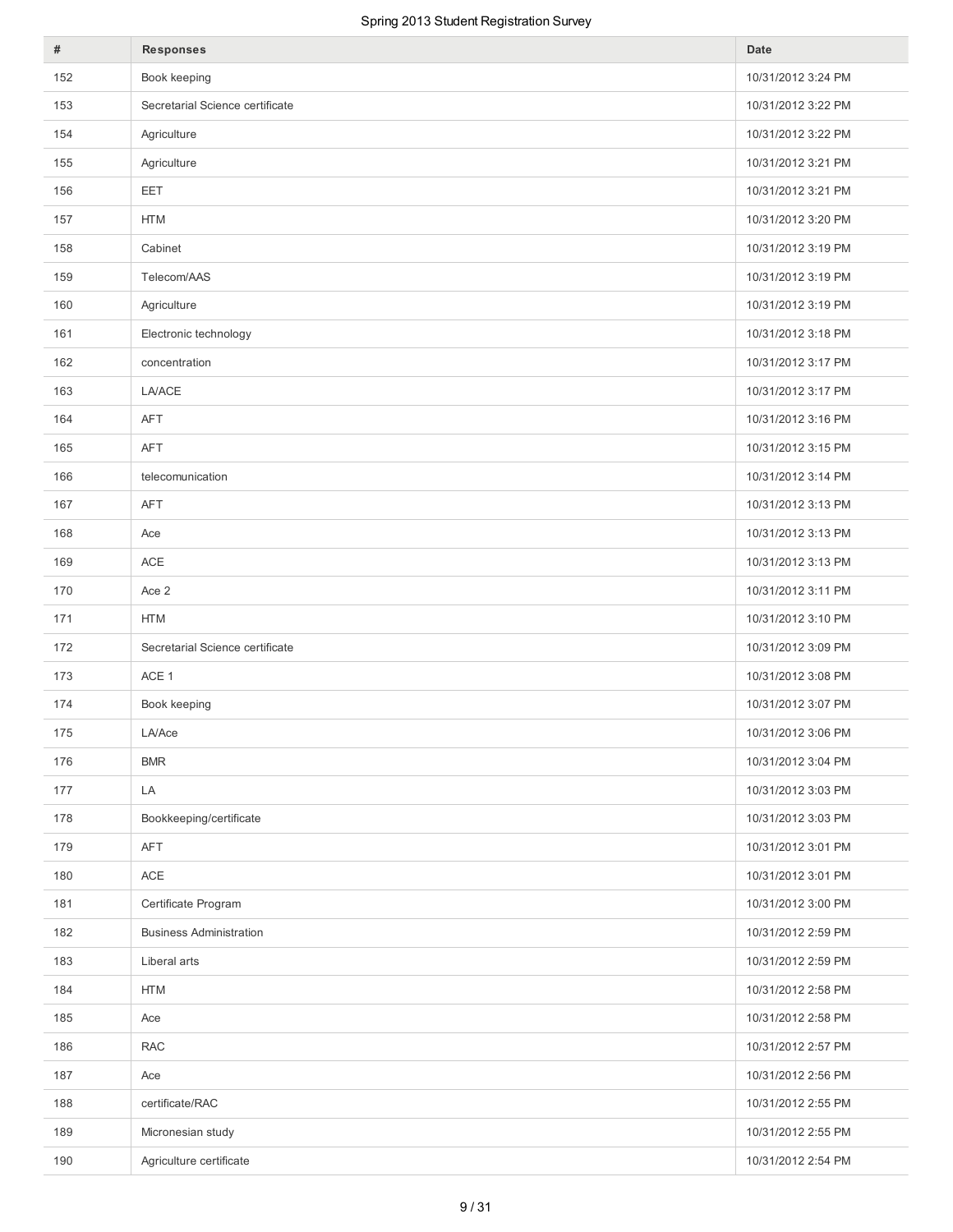| $\#$ | <b>Responses</b>               | Date                |
|------|--------------------------------|---------------------|
| 191  | Electronic                     | 10/31/2012 2:53 PM  |
| 192  | Telecommunication              | 10/31/2012 2:53 PM  |
| 193  | Electronic                     | 10/31/2012 2:52 PM  |
| 194  | AFT/certificate                | 10/31/2012 2:52 PM  |
| 195  | Micrnesian study               | 10/31/2012 2:51 PM  |
| 196  | CA certificate/MVM             | 10/31/2012 2:50 PM  |
| 197  | Certificate                    | 10/31/2012 2:49 PM  |
| 198  | Bulding technology             | 10/31/2012 2:48 PM  |
| 199  | Bulding technology             | 10/31/2012 2:48 PM  |
| 200  | AFT                            | 10/31/2012 2:46 PM  |
| 201  | Agriculture                    | 10/31/2012 2:44 PM  |
| 202  | Accounting/Ace                 | 10/31/2012 2:38 PM  |
| 203  | et/ aas                        | 10/31/2012 2:35 PM  |
| 204  | Liberal Art                    | 10/31/2012 2:30 PM  |
| 205  | Ace                            | 10/31/2012 2:27 PM  |
| 206  | Bookkeeping                    | 10/31/2012 2:26 PM  |
| 207  | LA/degree                      | 10/31/2012 2:13 PM  |
| 208  | Lideral arts/Degree            | 10/31/2012 2:05 PM  |
| 209  | <b>CIS</b>                     | 10/31/2012 1:55 PM  |
| 210  | Liberal Art                    | 10/31/2012 1:43 PM  |
| 211  | <b>Business</b>                | 10/31/2012 1:22 PM  |
| 212  | Agriculture                    | 10/31/2012 1:18 PM  |
| 213  | ACE <sub>2</sub>               | 10/31/2012 1:11 PM  |
| 214  | AA-HCOP                        | 10/31/2012 1:09 PM  |
| 215  | <b>Business Administration</b> | 10/31/2012 1:02 PM  |
| 216  | Agriculture and Technology     | 10/31/2012 1:01 PM  |
| 217  | Bookkeeping                    | 10/31/2012 12:58 PM |
| 218  | <b>RAC</b>                     | 10/31/2012 12:54 PM |
| 219  | Landscaping                    | 10/31/2012 12:52 PM |
| 220  | Bookkeeping                    | 10/31/2012 12:50 PM |
| 221  | ACE <sub>2</sub>               | 10/31/2012 12:49 PM |
| 222  | Secretial Science              | 10/31/2012 12:47 PM |
| 223  | <b>HTM</b>                     | 10/31/2012 12:42 PM |
| 224  | Degree                         | 10/31/2012 12:39 PM |
| 225  | Degree/accounting              | 10/31/2012 12:37 PM |
| 226  | <b>Liberal Arts</b>            | 10/31/2012 11:46 AM |
| 227  | et/ aas                        | 10/31/2012 11:32 AM |
| 228  | Secreterial Science            | 10/31/2012 11:32 AM |
| 229  | Liberal Art                    | 10/31/2012 11:31 AM |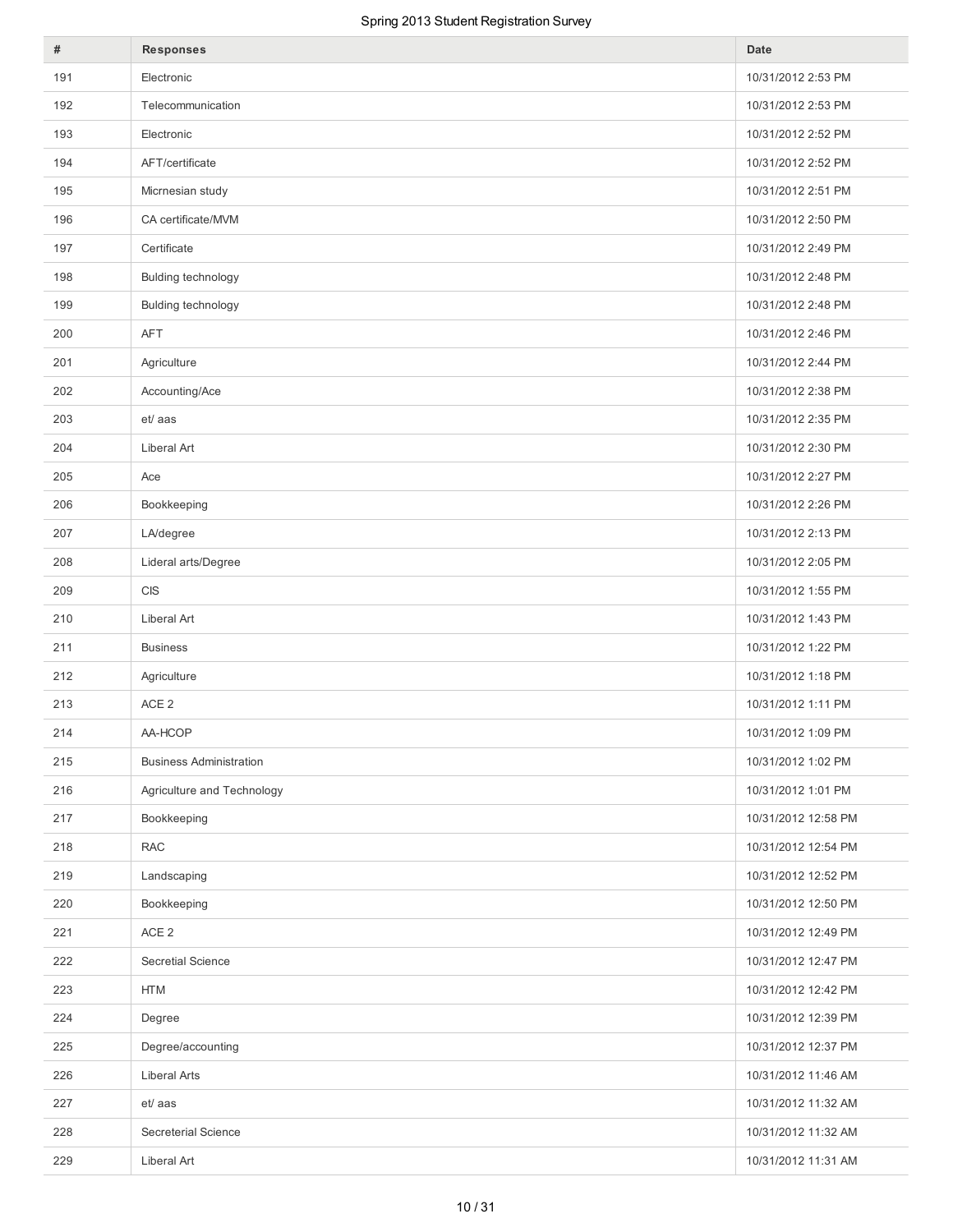| #   | Responses                      | Date                |
|-----|--------------------------------|---------------------|
| 230 | <b>Health Assistant</b>        | 10/31/2012 11:26 AM |
| 231 | ACE <sub>2</sub>               | 10/31/2012 11:23 AM |
| 232 | ACE <sub>2</sub>               | 10/31/2012 11:22 AM |
| 233 | ETT.                           | 10/31/2012 11:20 AM |
| 234 | Pre-Education                  | 10/31/2012 11:18 AM |
| 235 | Book Keeping                   | 10/31/2012 11:16 AM |
| 236 | AFT                            | 10/31/2012 11:14 AM |
| 237 | CIS / ACE                      | 10/31/2012 11:13 AM |
| 238 | <b>CERTIFICATE</b>             | 10/31/2012 11:10 AM |
| 239 | <b>TP</b>                      | 10/31/2012 11:09 AM |
| 240 | ACE /Liberal art               | 10/31/2012 10:37 AM |
| 241 | El;ectical                     | 10/31/2012 10:35 AM |
| 242 | <b>Book Keeping</b>            | 10/31/2012 10:33 AM |
| 243 | ace 2                          | 10/31/2012 10:32 AM |
| 244 | <b>bOOK KEEPING</b>            | 10/31/2012 10:30 AM |
| 245 | AFT                            | 10/31/2012 10:27 AM |
| 246 | Electrical                     | 10/31/2012 10:26 AM |
| 247 | Book Keeping                   | 10/31/2012 10:24 AM |
| 248 | RAC CERTIFICATE                | 10/31/2012 10:21 AM |
| 249 | ACE <sub>2</sub>               | 10/31/2012 10:19 AM |
| 250 | Agriculture                    | 10/31/2012 10:17 AM |
| 251 | Carpentry                      | 10/31/2012 10:16 AM |
| 252 | ACE <sub>2</sub>               | 10/31/2012 10:13 AM |
| 253 | Agriculture/ degree            | 10/31/2012 10:11 AM |
| 254 | Ace                            | 10/31/2012 10:09 AM |
| 255 | Secretial Science              | 10/31/2012 10:04 AM |
| 256 | <b>ACE Liberal ART</b>         | 10/31/2012 10:02 AM |
| 257 | Agriculture                    | 10/31/2012 9:59 AM  |
| 258 | <b>BK</b> Certificate          | 10/31/2012 9:57 AM  |
| 259 | Liberal Art                    | 10/31/2012 9:53 AM  |
| 260 | Public Health Training Program | 10/31/2012 9:41 AM  |
| 261 | <b>AGRICULTURE</b>             | 10/31/2012 8:47 AM  |
| 262 | <b>HTM</b>                     | 10/31/2012 2:56 AM  |
| 263 | ACE                            | 10/31/2012 2:54 AM  |
| 264 | TELECOMMUNICATIONS             | 10/31/2012 2:52 AM  |
| 265 | CONSTRUCTION                   | 10/31/2012 2:51 AM  |
| 266 | ELECTRONIC TECH.               | 10/31/2012 2:49 AM  |
| 267 | AGRICULTURE                    | 10/31/2012 2:42 AM  |
| 268 | AGRICULTURE                    | 10/31/2012 2:42 AM  |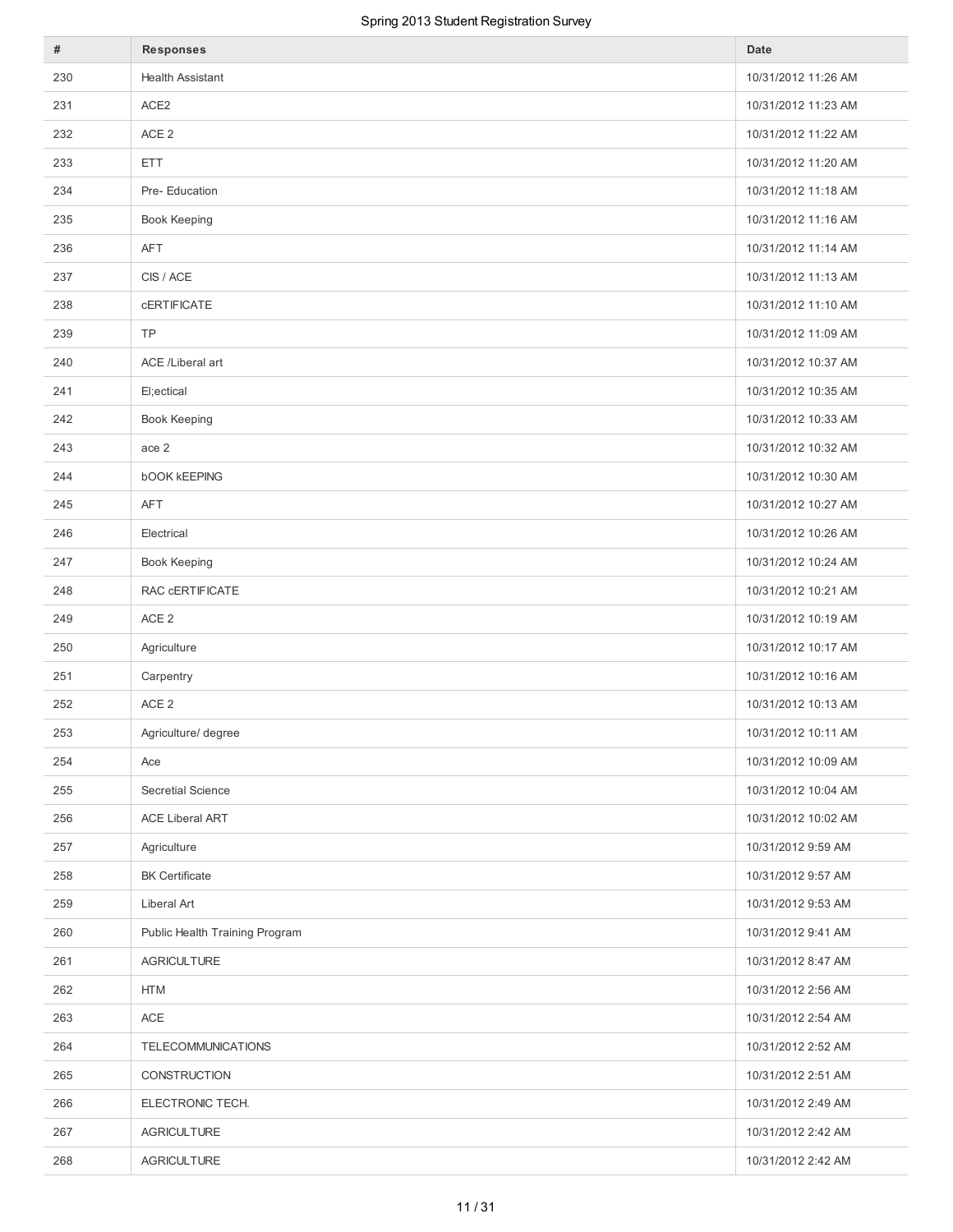| #   | <b>Responses</b>               | Date               |
|-----|--------------------------------|--------------------|
| 269 | <b>AGRICULTURE</b>             | 10/31/2012 2:40 AM |
| 270 | <b>BOOKKEEPING</b>             | 10/31/2012 2:30 AM |
| 271 | <b>VOCATIONAL</b>              | 10/31/2012 2:24 AM |
| 272 | <b>AGADAMICS</b>               | 10/31/2012 2:23 AM |
| 273 | <b>CIS</b>                     | 10/31/2012 2:22 AM |
| 274 | ELECTRONIC TECH.               | 10/31/2012 2:21 AM |
| 275 | <b>BUILDING MAINTENANCE</b>    | 10/31/2012 2:20 AM |
| 276 | <b>TEACHER ADMINISTRATION</b>  | 10/31/2012 2:16 AM |
| 277 | <b>HCOP</b>                    | 10/31/2012 2:15 AM |
| 278 | SECRETARIAL SCIENCE            | 10/31/2012 2:14 AM |
| 279 | <b>RMN</b>                     | 10/31/2012 2:01 AM |
| 280 | <b>ACE</b>                     | 10/31/2012 1:59 AM |
| 281 | <b>AGRICULTURE</b>             | 10/31/2012 1:58 AM |
| 282 | <b>ELECTRONICS</b>             | 10/31/2012 1:33 AM |
| 283 | <b>BOOKKEEPING</b>             | 10/30/2012 5:37 PM |
| 284 | SECRETARIAL SCIENCE            | 10/30/2012 5:32 PM |
| 285 | <b>BUSINESS ADMINISTRATION</b> | 10/30/2012 5:30 PM |
| 286 | <b>HCOP</b>                    | 10/30/2012 5:29 PM |
| 287 | ACE II                         | 10/30/2012 5:28 PM |
| 288 | <b>ACE</b>                     | 10/30/2012 5:27 PM |
| 289 | MARINE SCIENCE                 | 10/30/2012 5:26 PM |
| 290 | ELECTRICITY/ ACE               | 10/30/2012 5:25 PM |
| 291 | <b>CABINET MAKING</b>          | 10/30/2012 5:24 PM |
| 292 | <b>HCOP</b>                    | 10/30/2012 5:23 PM |
| 293 | <b>CARPENTRY</b>               | 10/30/2012 5:21 PM |
| 294 | <b>AGRICULTURE</b>             | 10/30/2012 5:20 PM |
| 295 | ACE                            | 10/30/2012 5:19 PM |
| 296 | <b>AGRICULTURE</b>             | 10/30/2012 5:18 PM |
| 297 | <b>HCOP</b>                    | 10/30/2012 5:17 PM |
| 298 | MECHANIC/ ACE II               | 10/30/2012 5:16 PM |
| 299 | ACE                            | 10/30/2012 5:12 PM |
| 300 | <b>BUILDING MAINTENANCE</b>    | 10/30/2012 5:11 PM |
| 301 | Agriculture                    | 10/30/2012 5:10 PM |
| 302 | <b>CABINET MAKING</b>          | 10/30/2012 5:10 PM |
| 303 | Agriculture                    | 10/30/2012 5:10 PM |
| 304 | EET/VOCATIONAL                 | 10/30/2012 5:09 PM |
| 305 | Certificate Program            | 10/30/2012 5:07 PM |
| 306 | <b>TELECOMMUNICATIONS</b>      | 10/30/2012 4:57 PM |
| 307 | <b>ELECTRONICS</b>             | 10/30/2012 4:55 PM |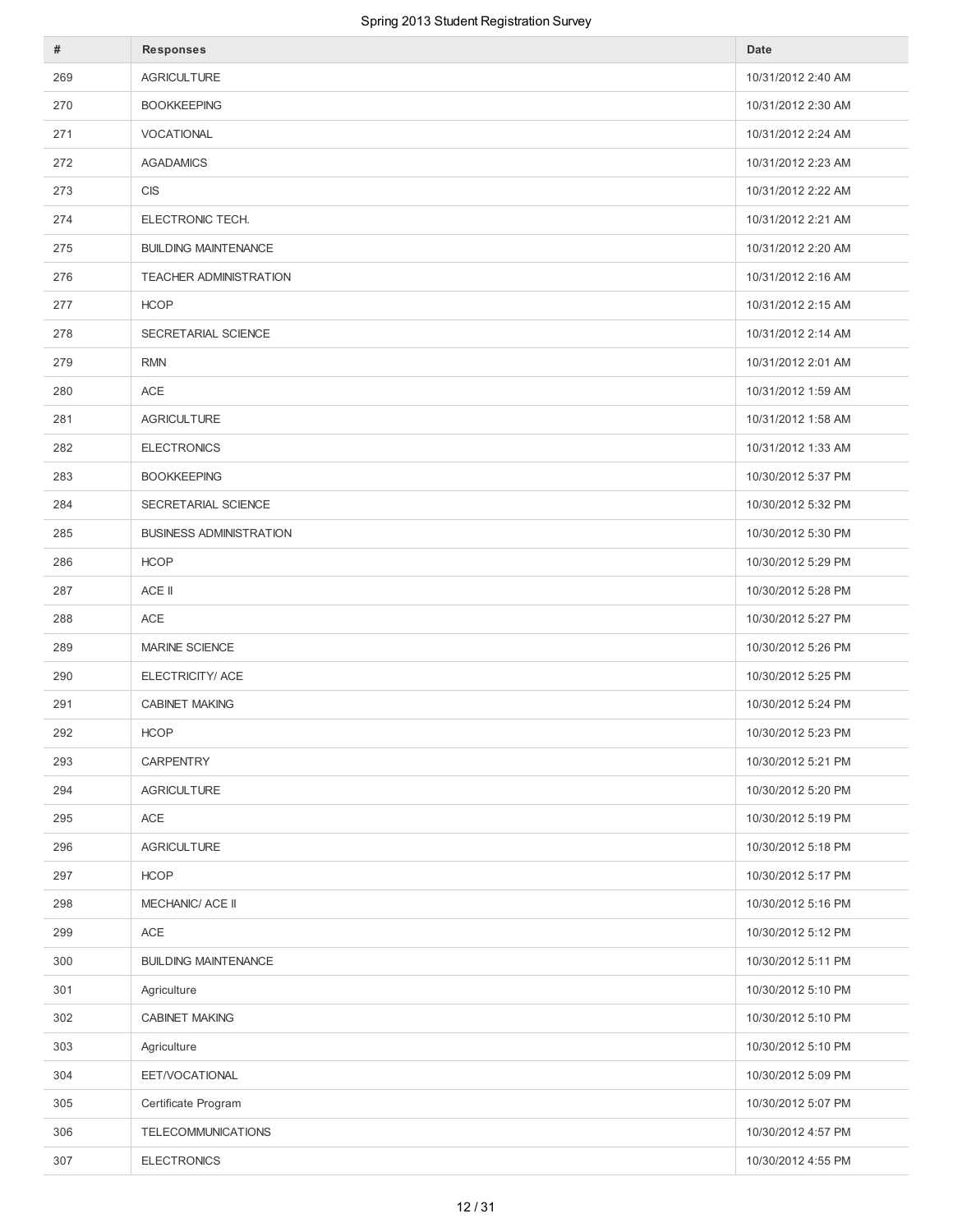| #   | Responses                 | Date               |
|-----|---------------------------|--------------------|
| 308 | <b>TELECOMMUNICATIONS</b> | 10/30/2012 4:54 PM |
| 309 | <b>HTM</b>                | 10/22/2012 7:03 PM |
| 310 | <b>BU</b>                 | 10/22/2012 6:59 PM |
| 311 | <b>HCOP</b>               | 10/22/2012 6:56 PM |
| 312 | <b>HCOP</b>               | 10/22/2012 5:45 PM |
| 313 | <b>HCOP</b>               | 10/22/2012 5:44 PM |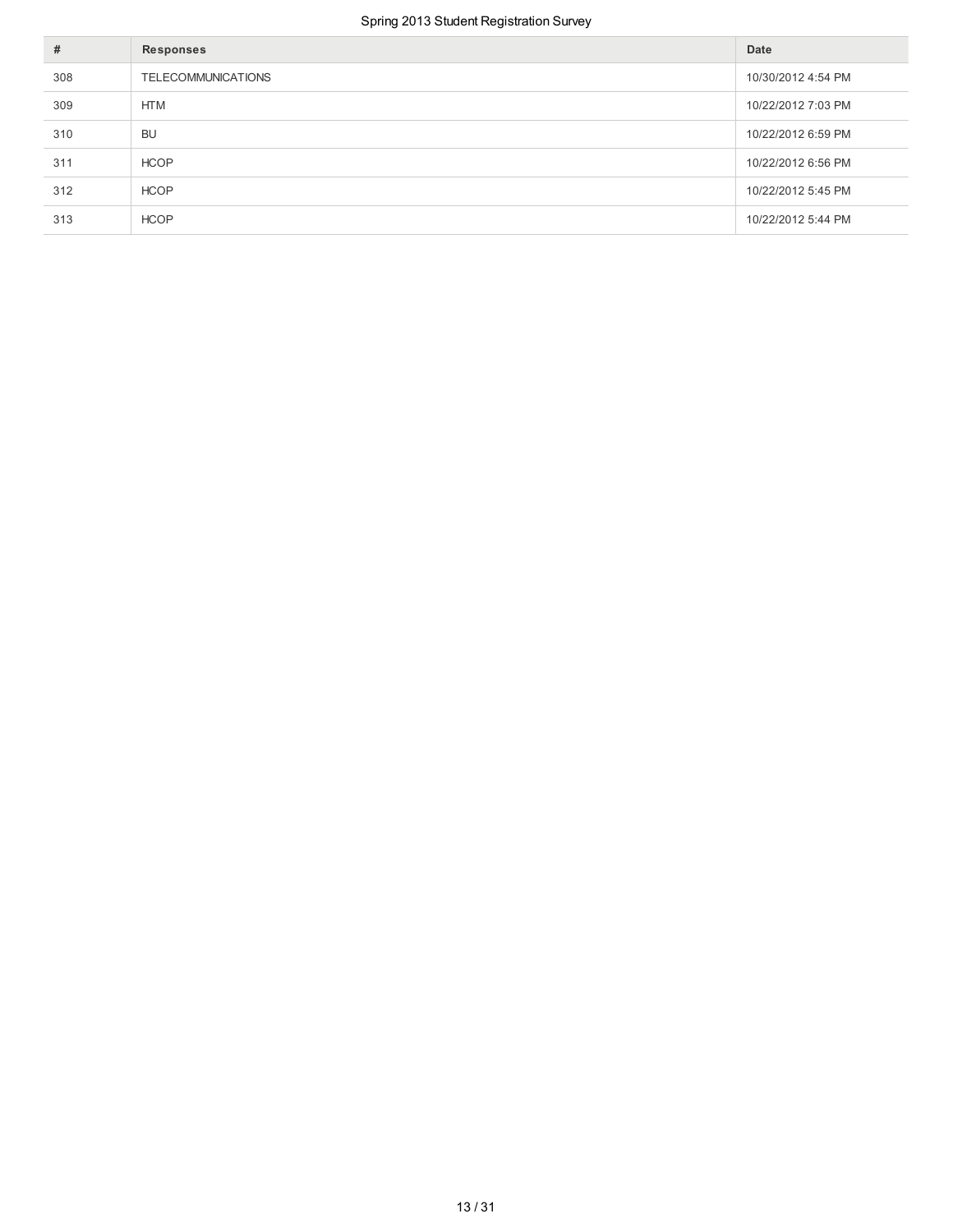# **Q6 6. State of Origin:**

**Answered: 361 Skipped: 39**



| <b>Answer Choices</b>            | Responses |     |
|----------------------------------|-----------|-----|
| Chuuk                            | 2.22%     | 8   |
| Kosrae                           | 1.66%     | 6   |
| Pohnpei                          | 73.68%    | 266 |
| Yap                              | 21.05%    | 76  |
| Other (please specify) Responses | 1.39%     | 5   |
| Total                            |           | 361 |

| # | Other (please specify) | Date               |
|---|------------------------|--------------------|
|   | Bangladeah             | 12/11/2012 6:08 PM |
|   | Bangladesh             | 11/5/2012 1:57 PM  |
| 3 | Nukuoro                | 10/31/2012 3:43 PM |
| 4 | nukuoro                | 10/31/2012 1:55 PM |
| 5 | US                     | 10/22/2012 6:59 PM |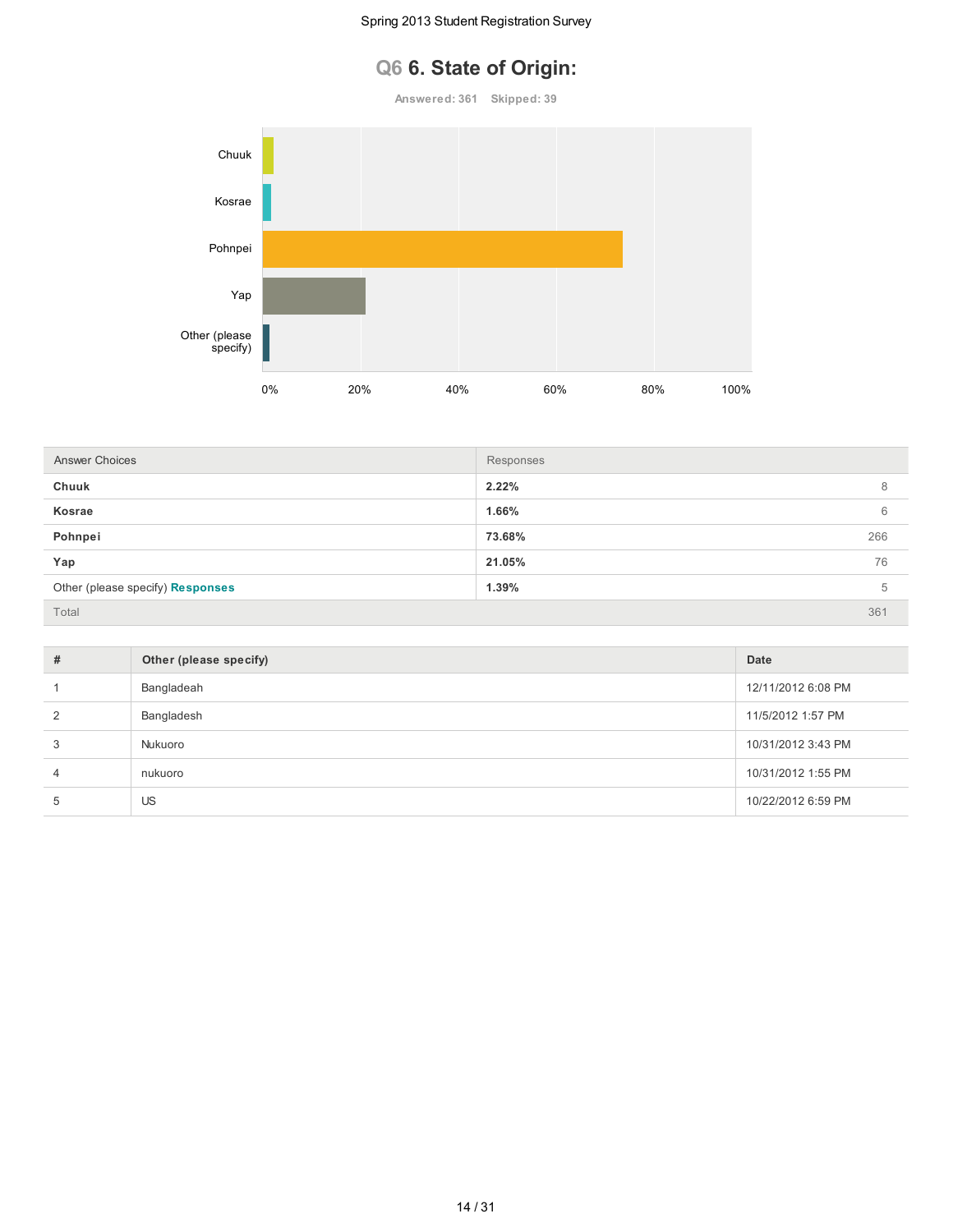# **Q7 1. Hours set for registration.**

**Answered: 396 Skipped: 4**



| <b>Answer Choices</b>    | Responses |     |
|--------------------------|-----------|-----|
| Very satisfied           | 45.71%    | 181 |
| <b>Satisfied</b>         | 38.89%    | 154 |
| Neutral                  | 10.61%    | 42  |
| <b>Dissatisfied</b>      | 4.04%     | 16  |
| <b>Very Dissatisfied</b> | 0.76%     | 3   |
| Total                    |           | 396 |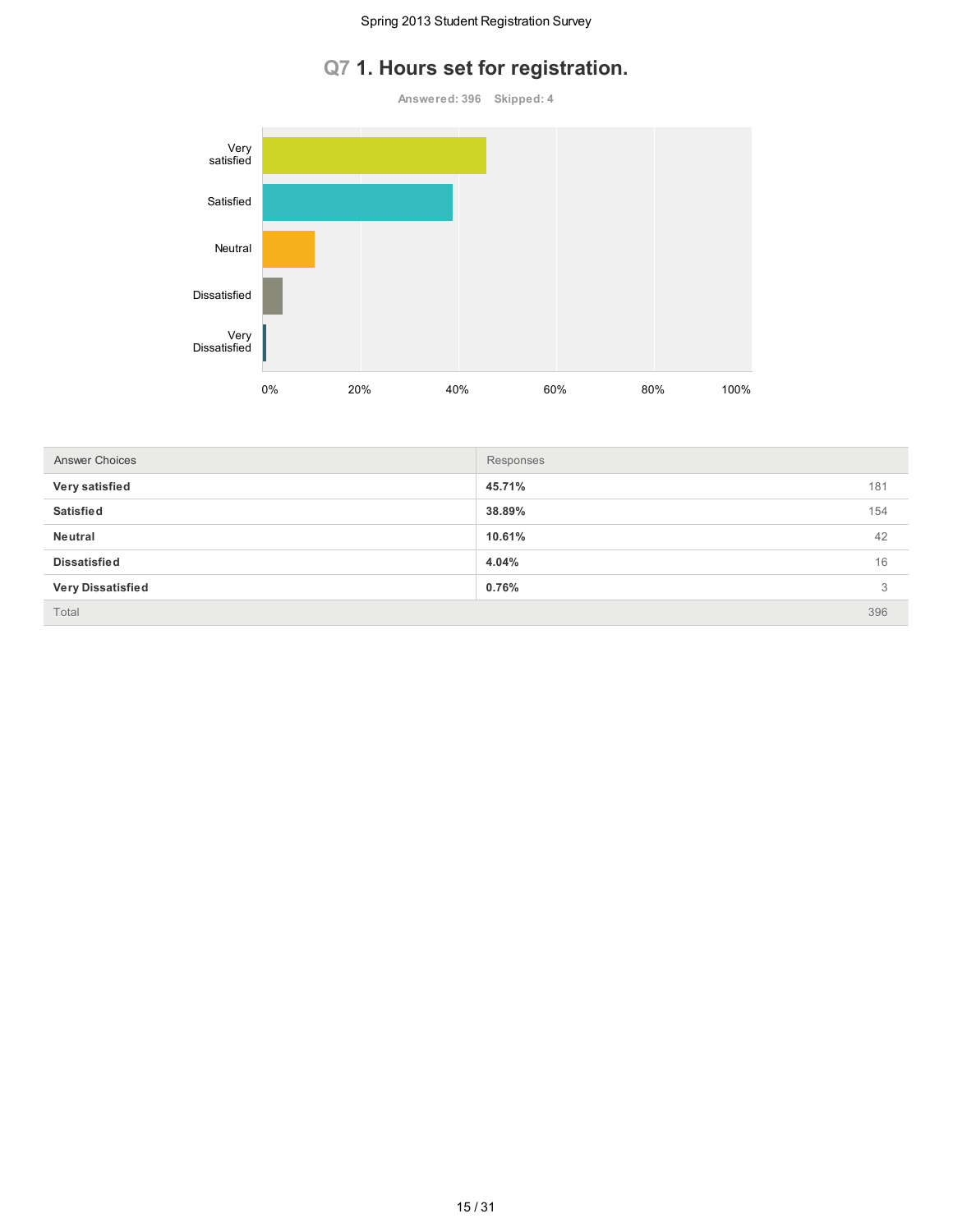# **Q8 2. Forms used for registration**

**Answered: 392 Skipped: 8**



| <b>Answer Choices</b>    | Responses     |
|--------------------------|---------------|
| Very satisfied           | 169<br>43.11% |
| <b>Satisfied</b>         | 43.11%<br>169 |
| Neutral                  | 11.22%<br>44  |
| <b>Dissatisfied</b>      | 1.02%<br>4    |
| <b>Very Dissatisfied</b> | 1.53%<br>6    |
| Total                    | 392           |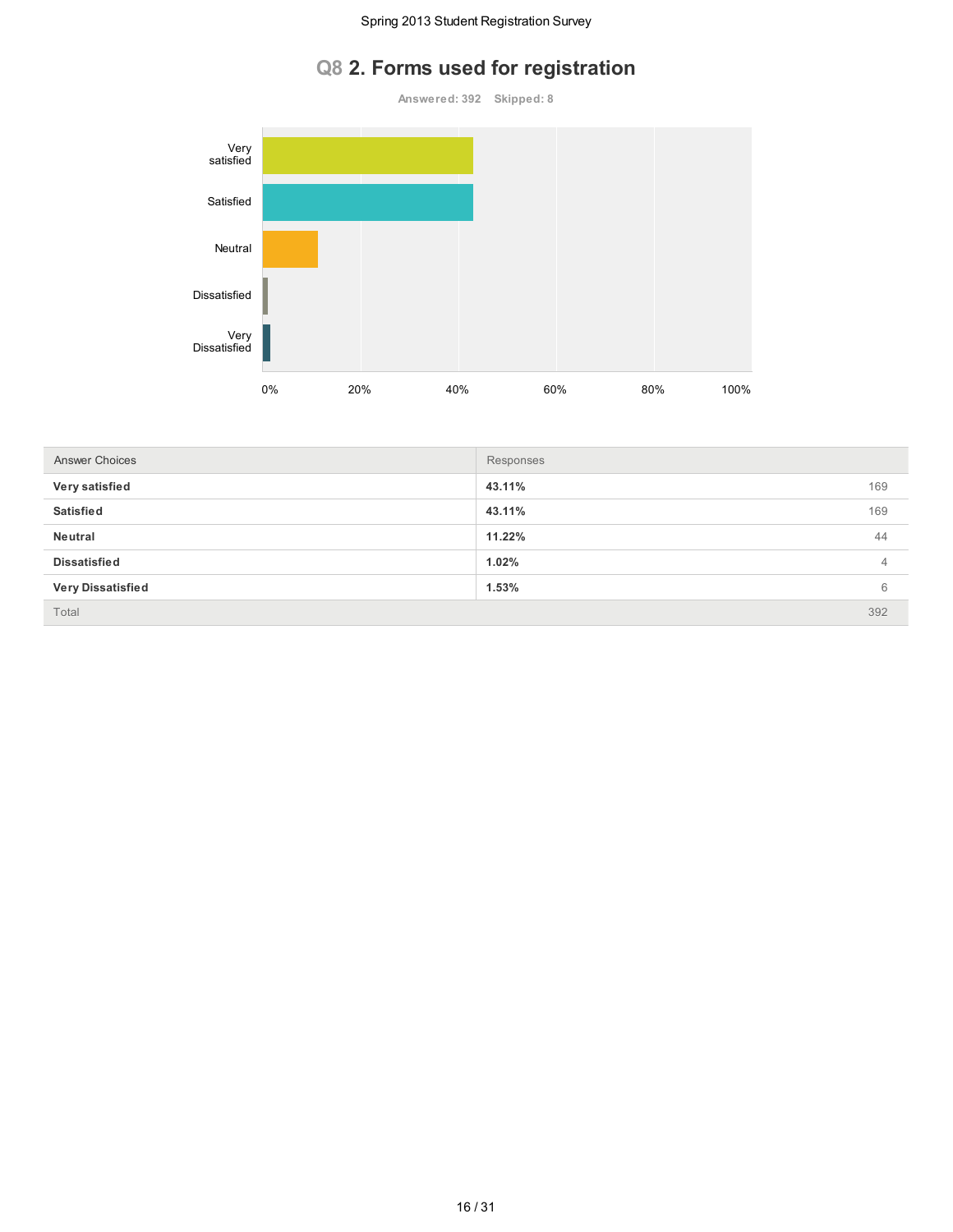# **Q9 3. Location used for registration.**

**Answered: 392 Skipped: 8**



| <b>Answer Choices</b> | Responses |     |
|-----------------------|-----------|-----|
| Very satisfied        | 40.31%    | 158 |
| <b>Satisfied</b>      | 40.05%    | 157 |
| Neutral               | 14.80%    | 58  |
| <b>Dissatisfied</b>   | 2.81%     | 11  |
| Very dissatisfied     | 2.04%     | 8   |
| Total                 |           | 392 |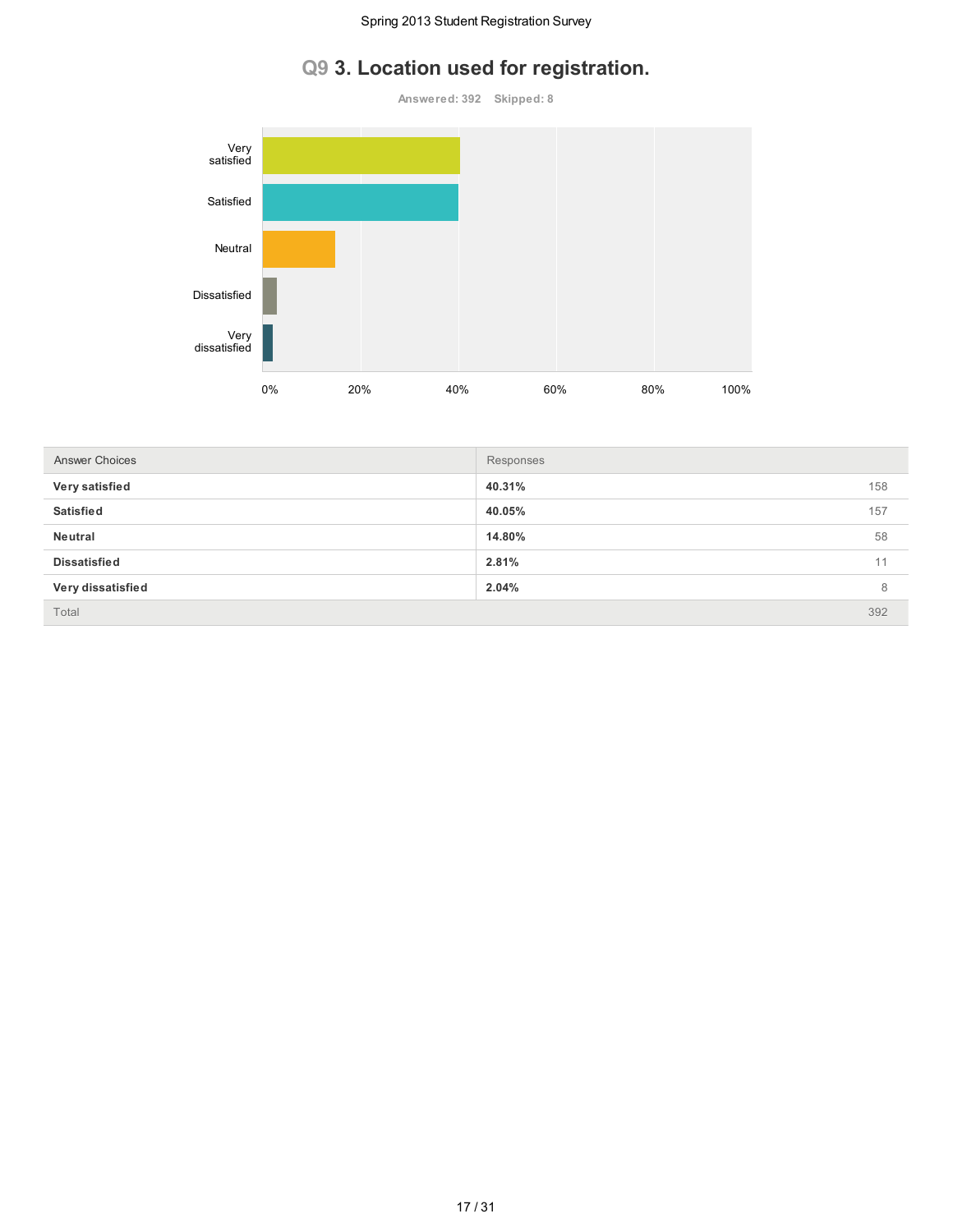# **Q10 4. Lay-out used for registration.**

**Answered: 394 Skipped: 6**



| <b>Answer Choices</b> | Responses     |  |
|-----------------------|---------------|--|
| <b>Very Satisfied</b> | 36.29%<br>143 |  |
| <b>Satisfied</b>      | 159<br>40.36% |  |
| Neutral               | 66<br>16.75%  |  |
| <b>Dissatisfied</b>   | 22<br>5.58%   |  |
| Very dissatisfied     | 1.02%<br>4    |  |
| Total                 | 394           |  |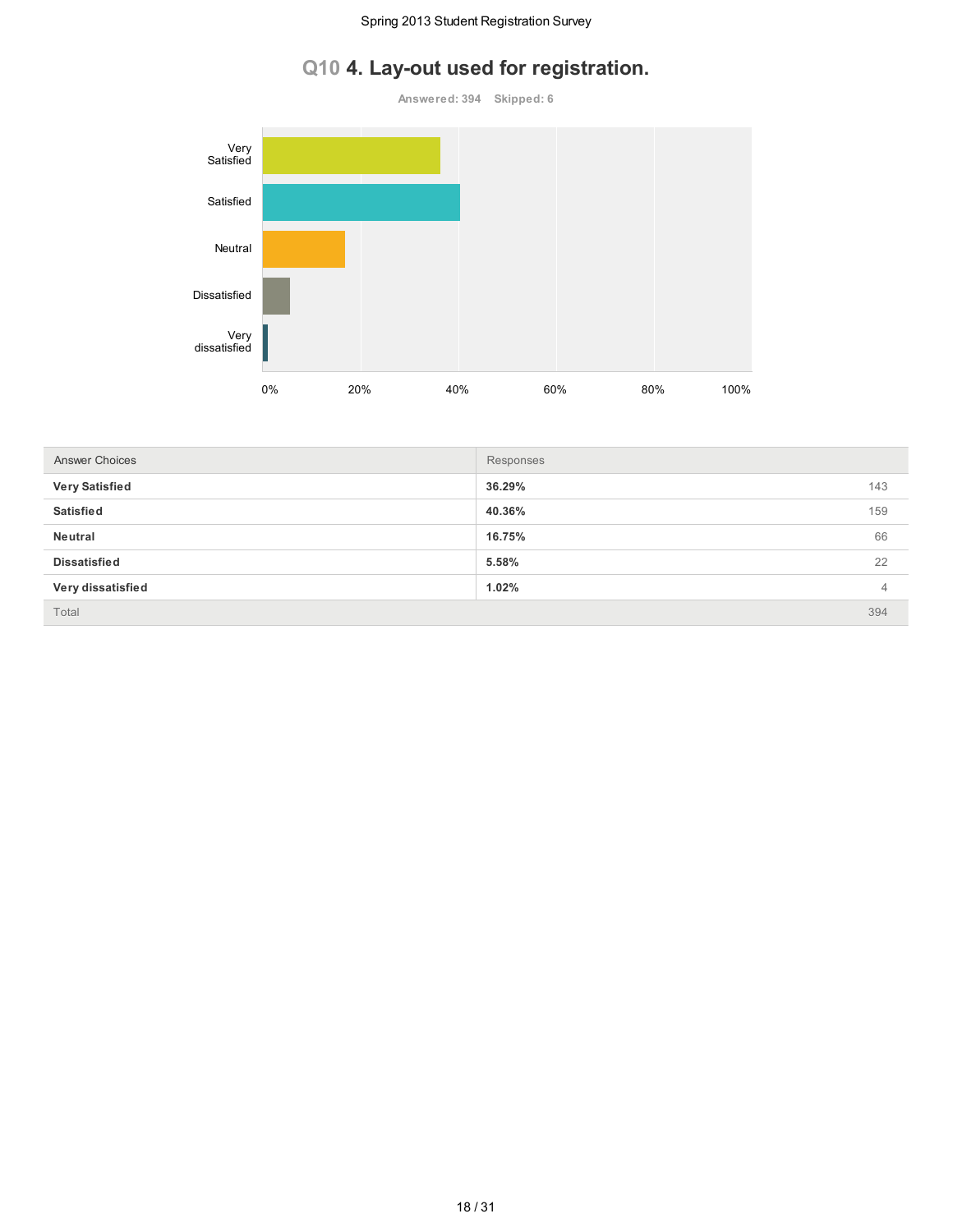### **Q11 5. Helpfulness of Admission & Records staff**

**Answered: 394 Skipped: 6** 0% 20% 40% 60% 80% 100% Very satisfied Satisfied Neutral Dissatisfied Very dissatisfied

| <b>Answer Choices</b> | Responses |     |
|-----------------------|-----------|-----|
| Very satisfied        | 44.42%    | 175 |
| <b>Satisfied</b>      | 38.07%    | 150 |
| Neutral               | 11.42%    | 45  |
| <b>Dissatisfied</b>   | 3.30%     | 13  |
| Very dissatisfied     | 2.79%     | 11  |
| Total                 |           | 394 |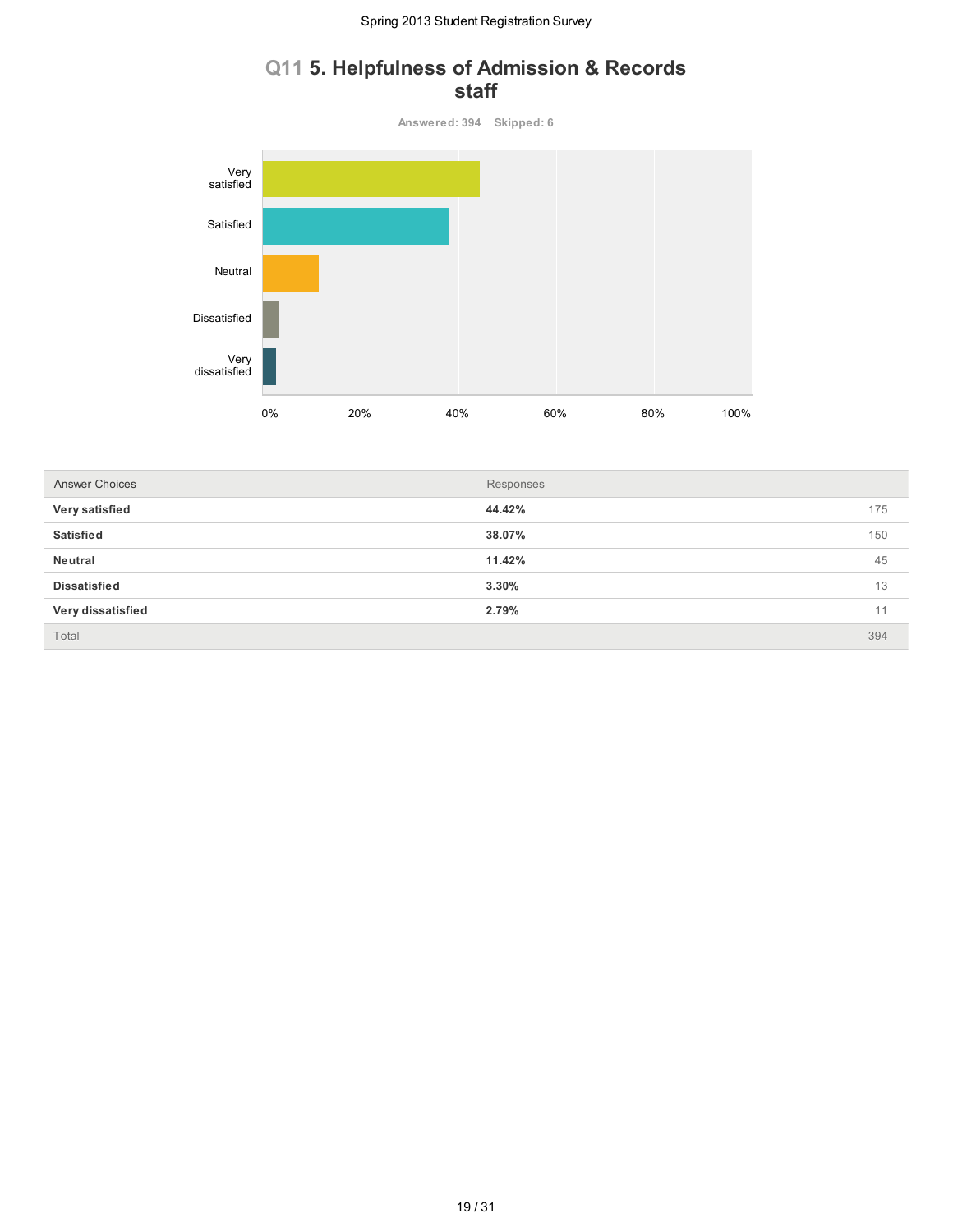### **Q12 6. Helpfulness of Financial Aid Office Staff**

**Answered: 392 Skipped: 8** 0% 20% 40% 60% 80% 100% Very satisfied Satisfied Neutral Dissatisfied Very dissatisfied

| <b>Answer Choices</b> | Responses     |
|-----------------------|---------------|
| Very satisfied        | 44.90%<br>176 |
| <b>Satisfied</b>      | 39.03%<br>153 |
| Neutral               | 46<br>11.73%  |
| <b>Dissatisfied</b>   | 3.06%<br>12   |
| Very dissatisfied     | 1.28%<br>5    |
| Total                 | 392           |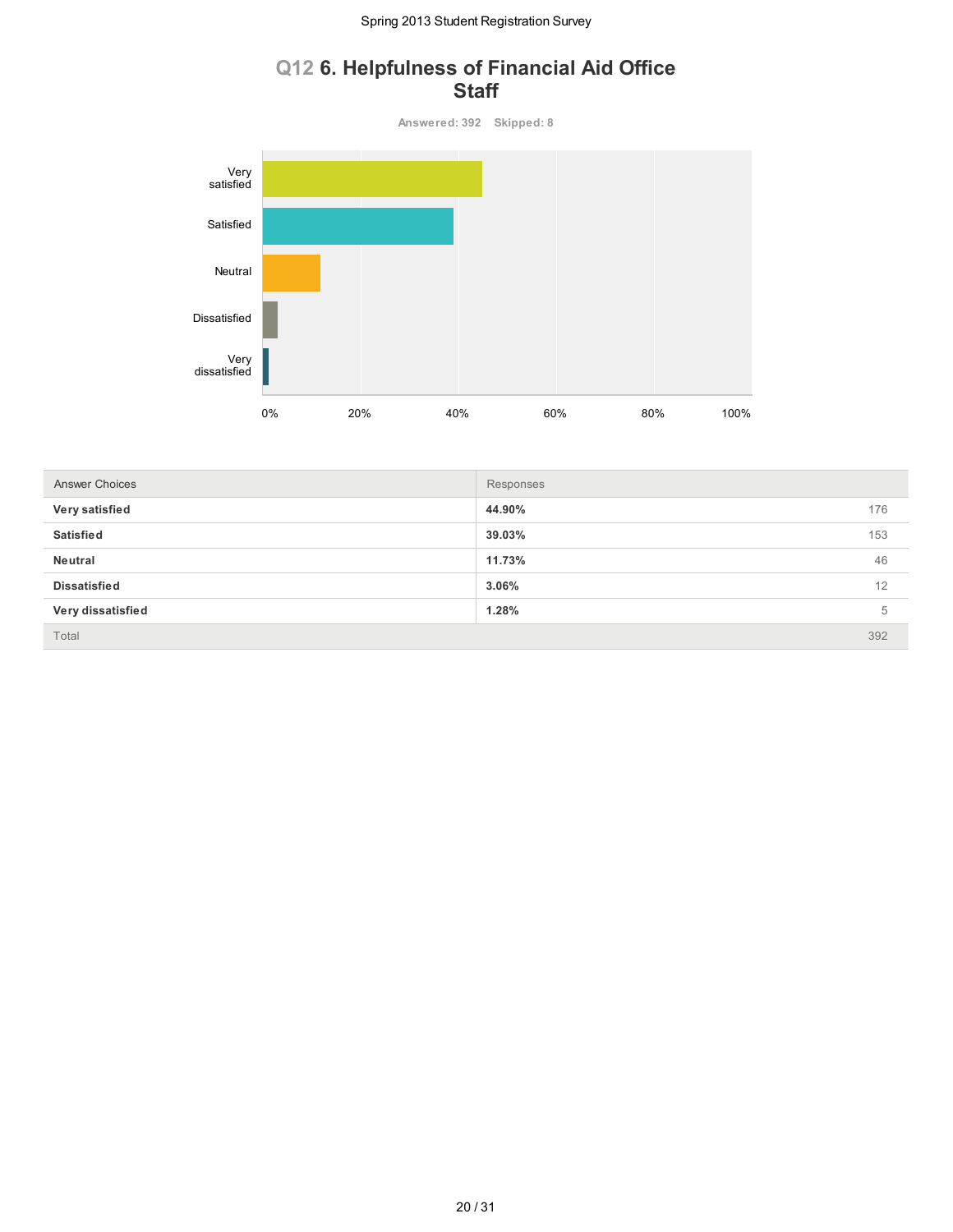# **Q13 7. Helpfulness of Business Office Staff**

**Answered: 397 Skipped: 3** 0% 20% 40% 60% 80% 100% Very satisfied Satisfied Neutral Dissatisfied Very dissatisfied

| <b>Answer Choices</b> | Responses |                |
|-----------------------|-----------|----------------|
| Very satisfied        | 43.83%    | 174            |
| <b>Satisfied</b>      | 36.02%    | 143            |
| Neutral               | 14.11%    | 56             |
| <b>Dissatisfied</b>   | 5.04%     | 20             |
| Very dissatisfied     | 1.01%     | $\overline{4}$ |
| Total                 |           | 397            |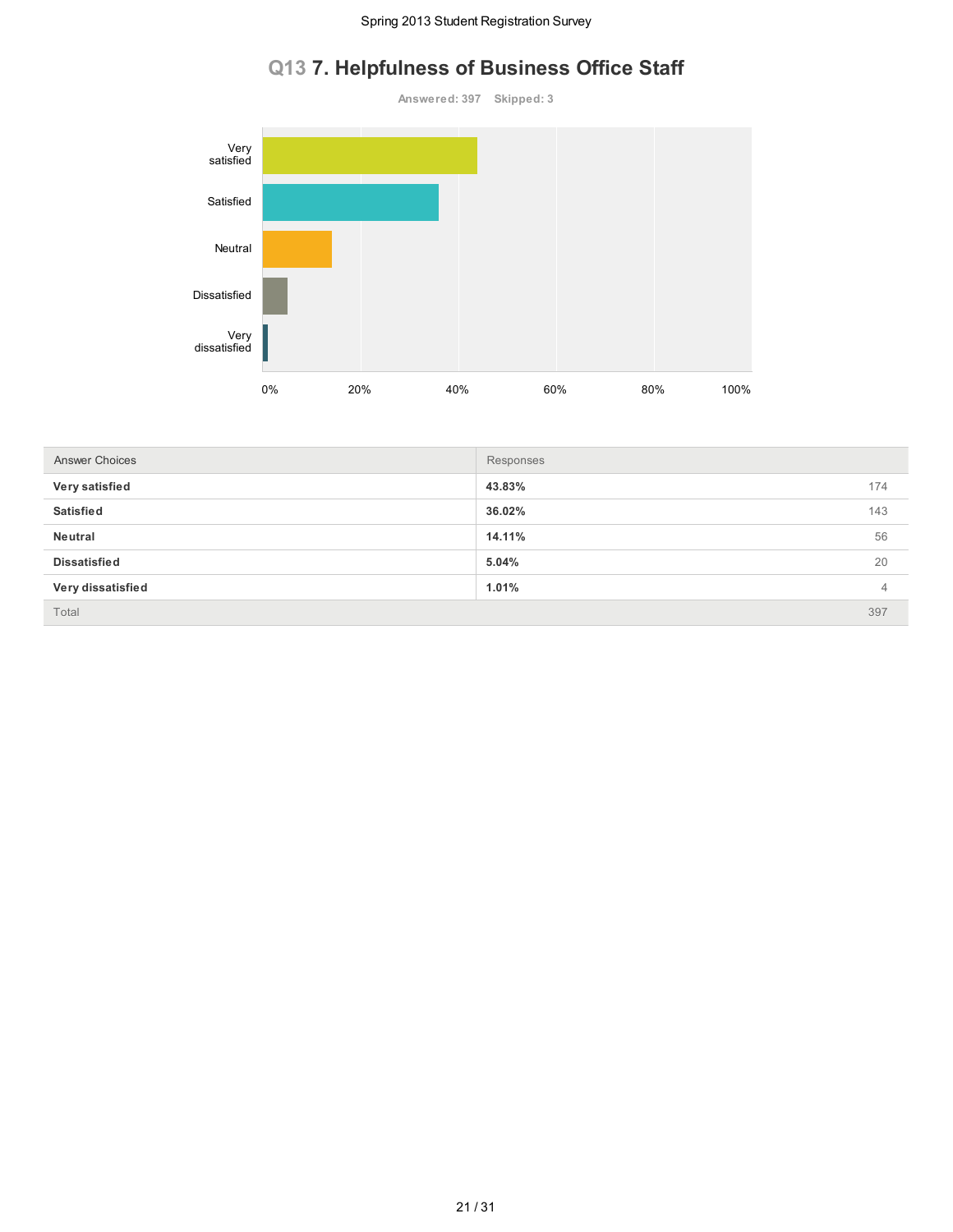# **Q14 8. Helpfulness of Peer Guides**

**Answered: 393 Skipped: 7**



| <b>Answer Choices</b> | Responses |     |
|-----------------------|-----------|-----|
| Very satisfied        | 42.75%    | 168 |
| <b>Satisfied</b>      | 36.39%    | 143 |
| Neutral               | 15.01%    | 59  |
| <b>Dissatisfied</b>   | 4.33%     | 17  |
| Very dissatisfied     | 1.53%     | 6   |
| Total                 |           | 393 |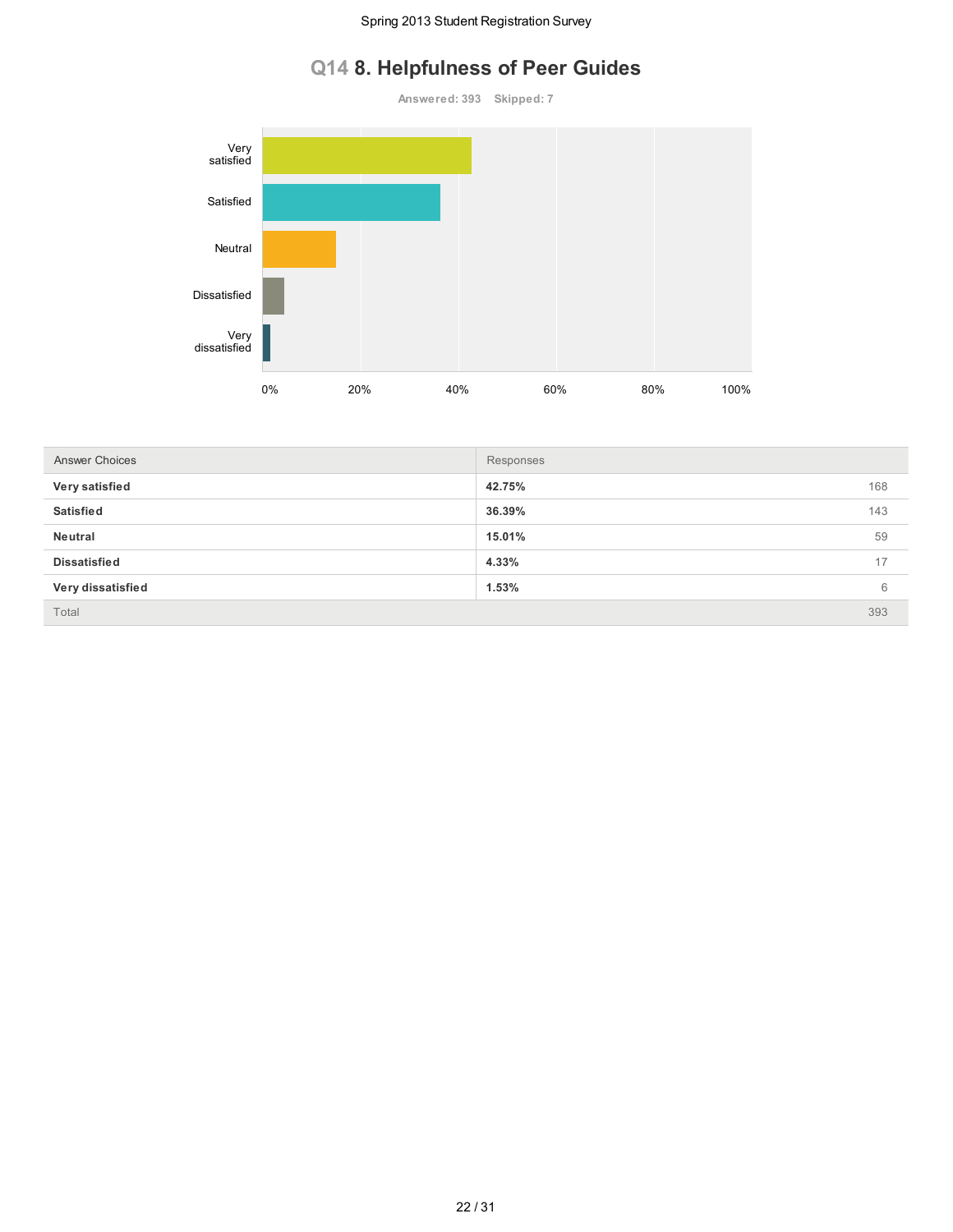## **Q15 9. Helpfulness of Information Technology Office staff**

**Answered: 393 Skipped: 7**



| Answer Choices      | Responses |     |
|---------------------|-----------|-----|
| Very satisfied      | 40.46%    | 159 |
| <b>Satisfied</b>    | 37.91%    | 149 |
| Neutral             | 15.27%    | 60  |
| <b>Dissatisfied</b> | 5.09%     | 20  |
| Very dissatisfied   | 1.27%     | 5   |
| Total               |           | 393 |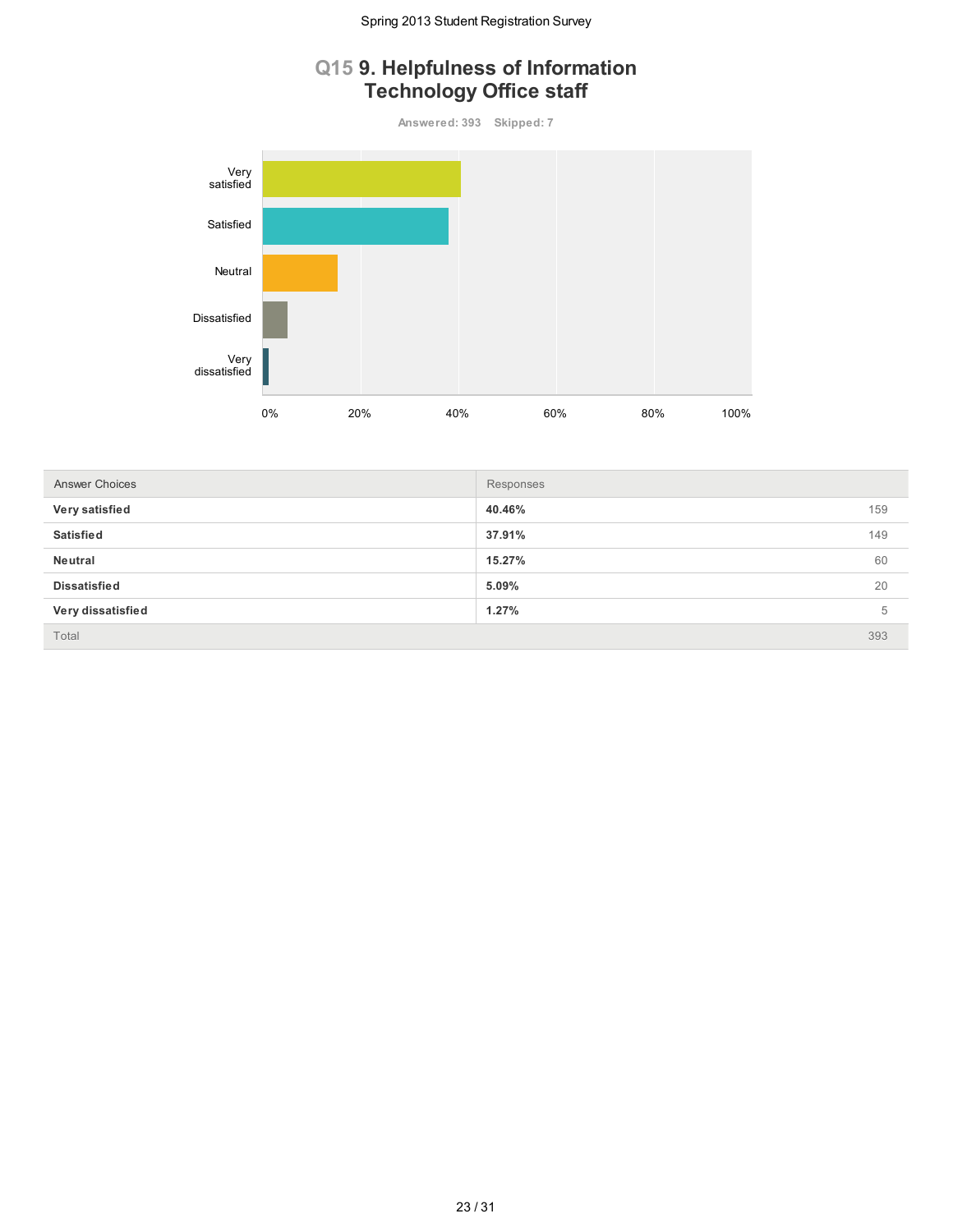## **Q16 10. Academic advising at the registration site**

**Answered: 395 Skipped: 5**



| <b>Answer Choices</b> | Responses     |
|-----------------------|---------------|
| Very satisfied        | 35.44%<br>140 |
| <b>Satisfied</b>      | 43.29%<br>171 |
| Neutral               | 54<br>13.67%  |
| <b>Dissatisfied</b>   | 4.81%<br>19   |
| Very dissatisfied     | 2.78%<br>11   |
| Total                 | 395           |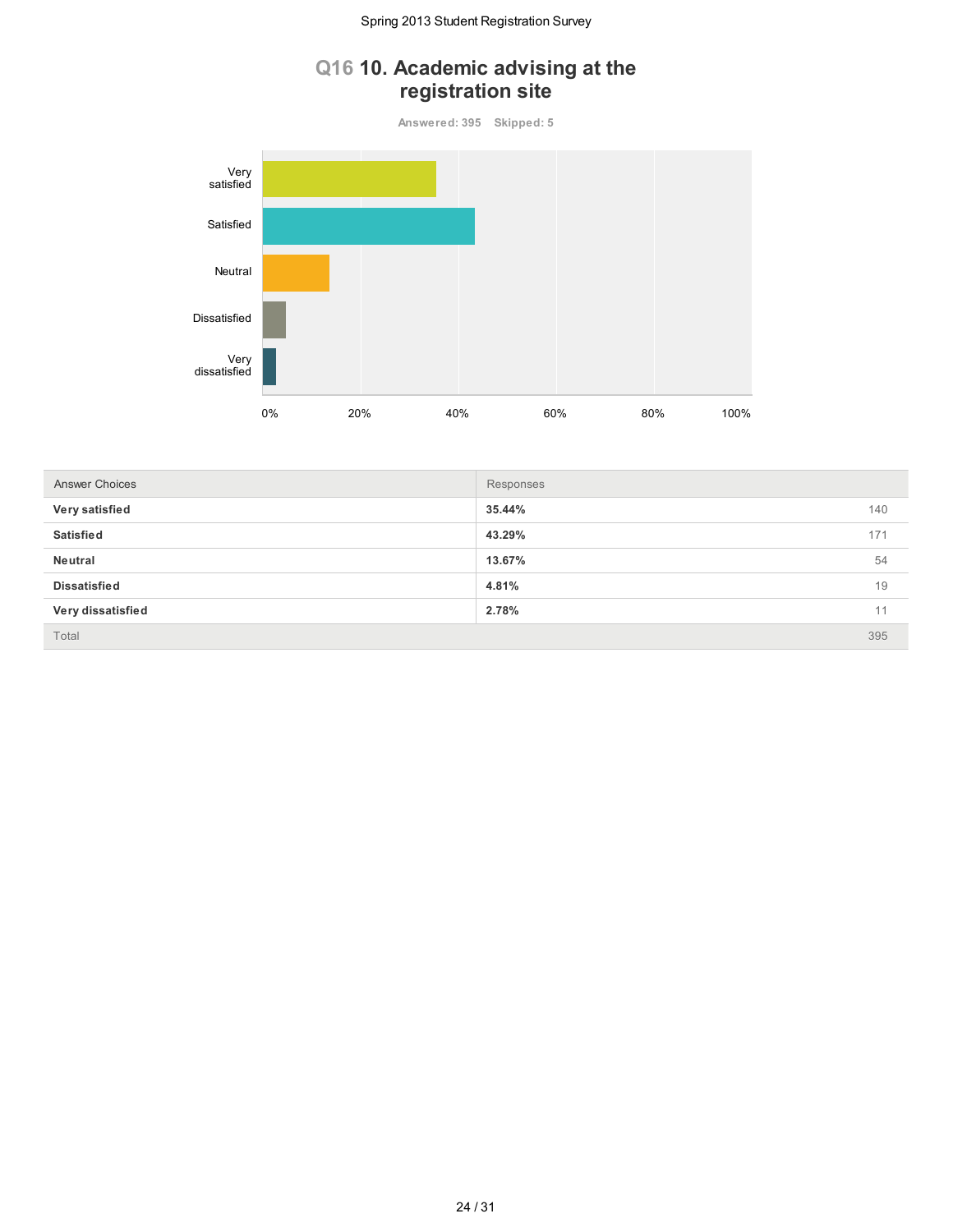### **Q17 11. Availability of courses for my program**

**Answered: 390 Skipped: 10**



| <b>Answer Choices</b> | Responses |     |
|-----------------------|-----------|-----|
| Very satisfied        | 38.72%    | 151 |
| <b>Satisfied</b>      | 36.92%    | 144 |
| Neutral               | 15.13%    | 59  |
| <b>Dissatisfied</b>   | 6.41%     | 25  |
| Very dissatisfied     | 2.82%     | 11  |
| Total                 |           | 390 |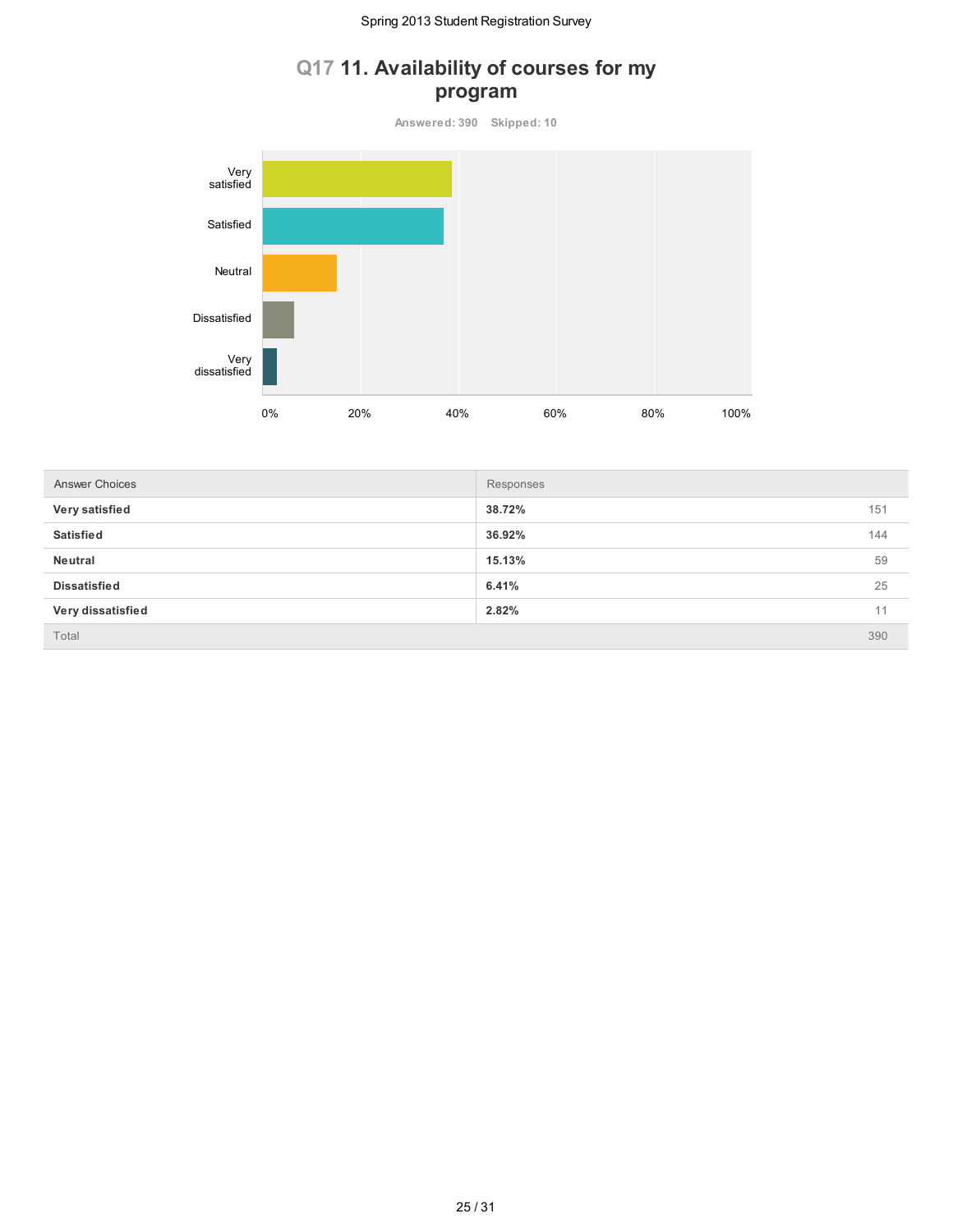### **Q18 12. Bill paying process**

**Answered: 392 Skipped: 8**



| <b>Answer Choices</b> | Responses |     |
|-----------------------|-----------|-----|
| Very satisfied        | 34.44%    | 135 |
| <b>Satisfied</b>      | 43.37%    | 170 |
| Neutral               | 14.29%    | 56  |
| <b>Dissatisfied</b>   | 4.85%     | 19  |
| Very dissatisfied     | 3.06%     | 12  |
| Total                 |           | 392 |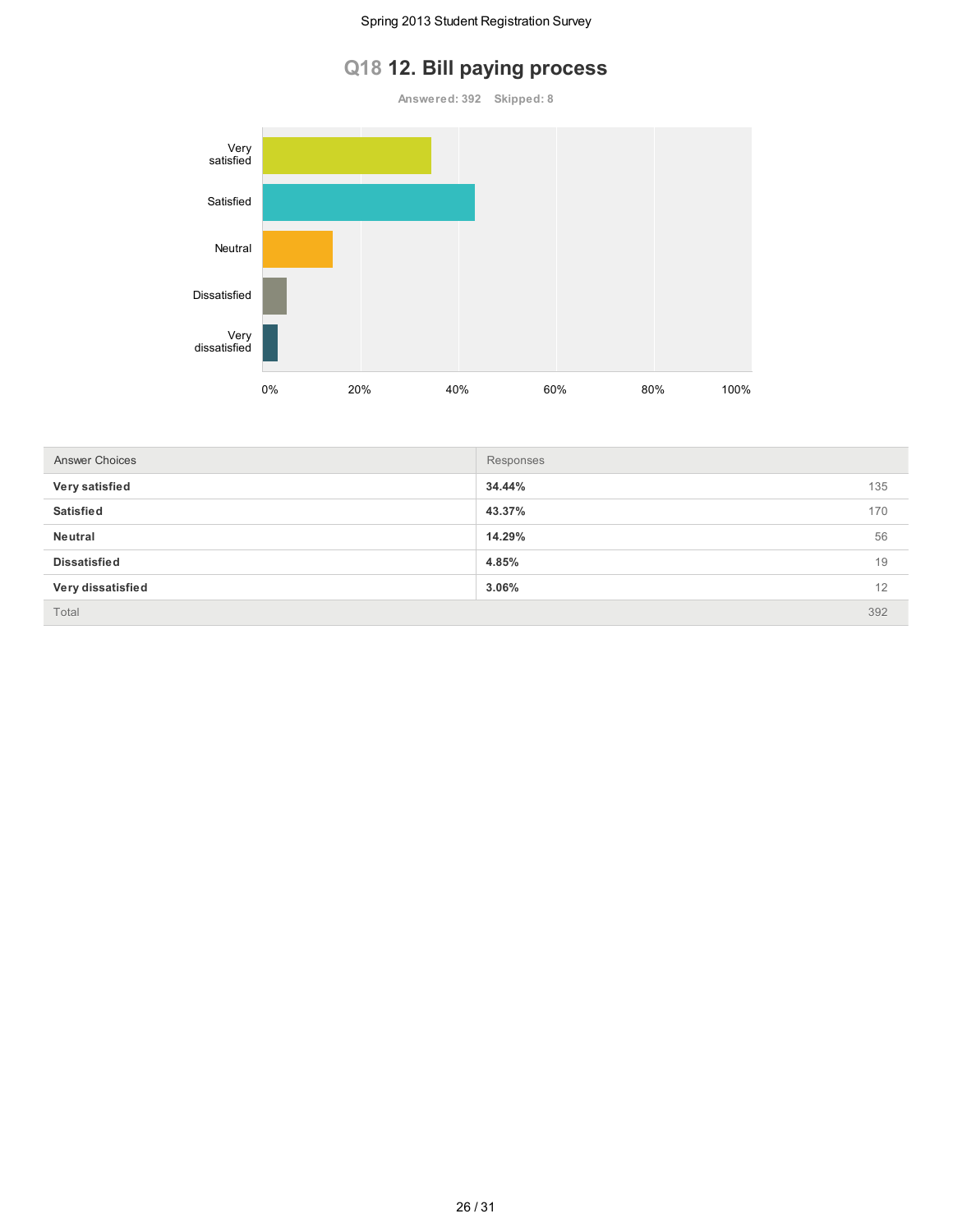## **Q19 13. TIME involved in completing registration process**

**Answered: 391 Skipped: 9**



| Answer Choices      | Responses |     |
|---------------------|-----------|-----|
| Very satisfied      | 38.11%    | 149 |
| <b>Satisfied</b>    | 35.81%    | 140 |
| Neutral             | 19.18%    | 75  |
| <b>Dissatisfied</b> | 4.60%     | 18  |
| Very dissatisfied   | 2.30%     | 9   |
| Total               |           | 391 |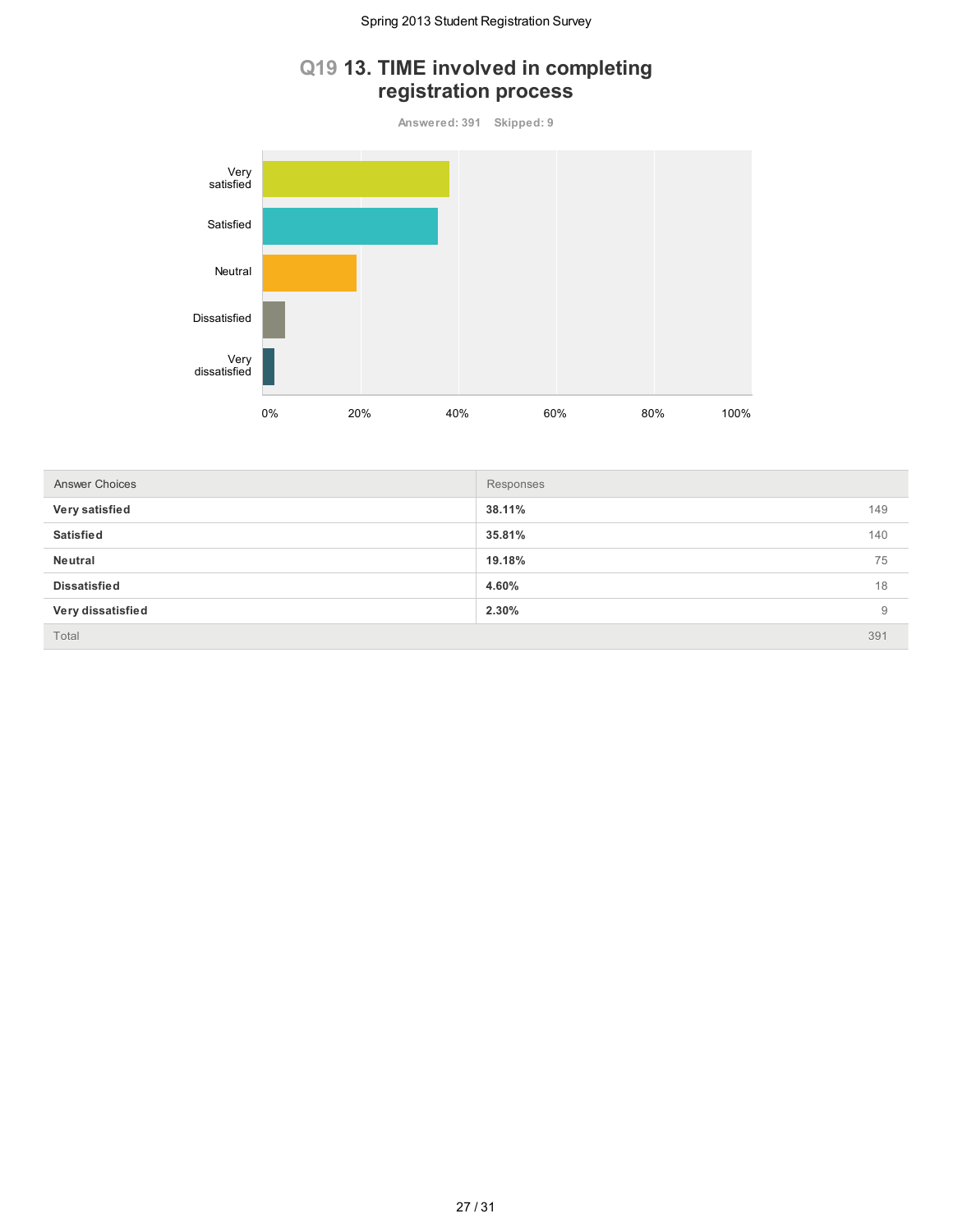## **Q20 14. Overall satisfaction with registration process**

**Answered: 390 Skipped: 10**



| <b>Answer Choices</b> | Responses |     |
|-----------------------|-----------|-----|
| Very satisfied        | 36.67%    | 143 |
| <b>Satisfied</b>      | 39.49%    | 154 |
| Neutral               | 15.13%    | 59  |
| <b>Dissatisfied</b>   | 7.18%     | 28  |
| Very dissatisfied     | 1.54%     | 6   |
| Total                 |           | 390 |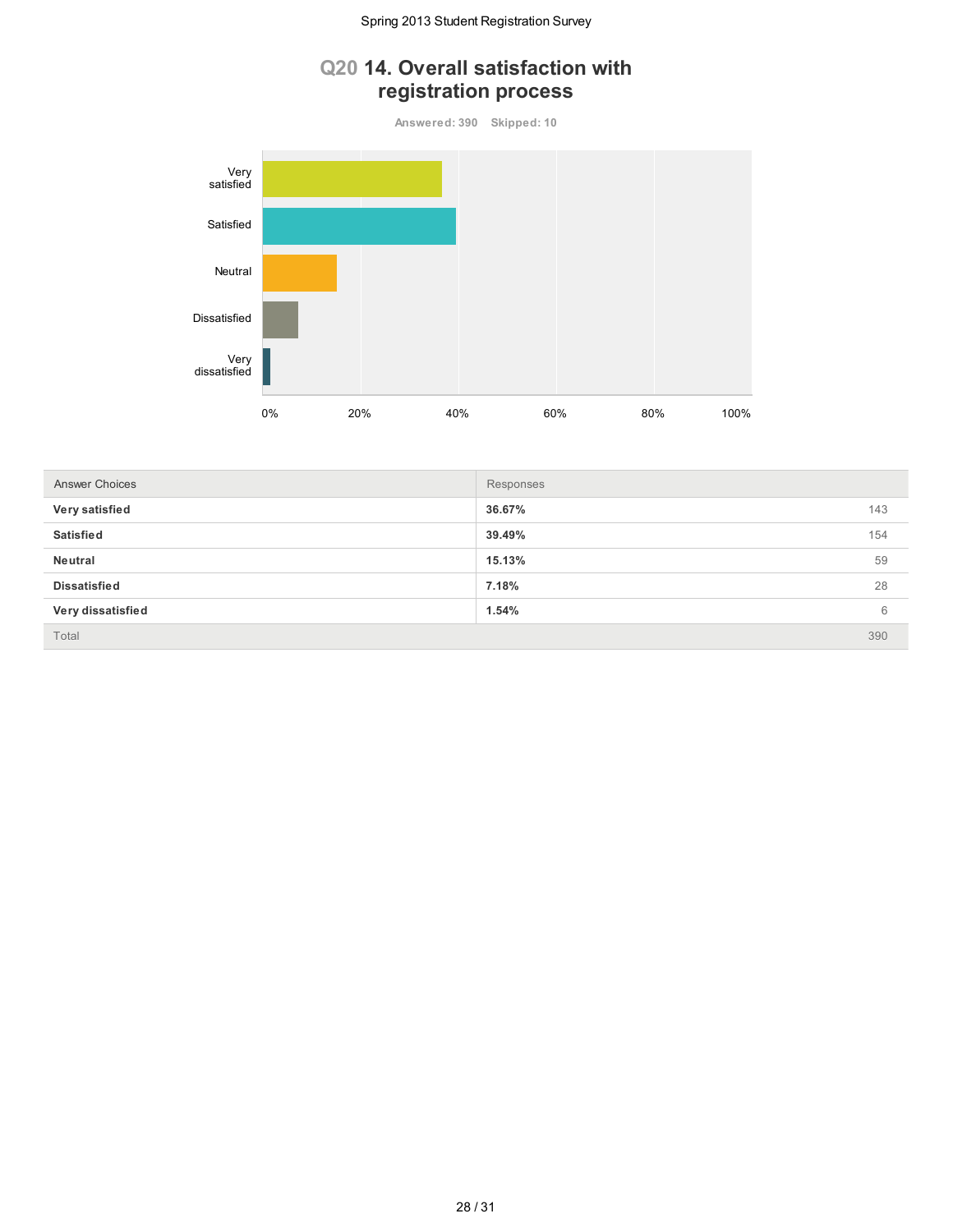### **Q21 2. What are some positive or negative things that you observed about the registration process? Please feel free to comment or make recommendations in this section.**

**Answered: 86 Skipped: 314**

| #  | <b>Responses</b>                                                                                                                                                                                                                                  | Date                |
|----|---------------------------------------------------------------------------------------------------------------------------------------------------------------------------------------------------------------------------------------------------|---------------------|
| 1  | Keep up the good work.                                                                                                                                                                                                                            | 2/15/2013 12:45 PM  |
| 2  | Account is still having problems.                                                                                                                                                                                                                 | 2/15/2013 12:43 PM  |
| 3  | Everything went well this year!                                                                                                                                                                                                                   | 2/15/2013 12:37 PM  |
| 4  | None, as far as I can tell.                                                                                                                                                                                                                       | 2/15/2013 12:36 PM  |
| 5  | This registration, very good cus we have continued to further our education. So registration is better than<br>walking around. Maybe that's all.                                                                                                  | 2/15/2013 12:33 PM  |
| 6  | None, just think communication lost sometimes.                                                                                                                                                                                                    | 2/15/2013 12:27 PM  |
| 7  | Nice and good support from all staffs.                                                                                                                                                                                                            | 2/15/2013 12:21 PM  |
| 8  | I think it's o.k! Above all, things are still new to me so, I have no offensive feelings about anything, though it<br>aches my feet from walking from place to place.                                                                             | 2/15/2013 12:20 PM  |
| 9  | <b>N/A</b>                                                                                                                                                                                                                                        | 2/15/2013 12:16 PM  |
| 10 | so far so good                                                                                                                                                                                                                                    | 12/19/2012 2:46 PM  |
| 11 | None                                                                                                                                                                                                                                              | 12/19/2012 12:30 PM |
| 12 | very good!                                                                                                                                                                                                                                        | 12/19/2012 12:29 PM |
| 13 | So far so good                                                                                                                                                                                                                                    | 12/18/2012 5:10 PM  |
| 14 | Positive things is more chair and desk                                                                                                                                                                                                            | 12/18/2012 3:27 PM  |
| 15 | Everything is fine                                                                                                                                                                                                                                | 12/18/2012 3:25 PM  |
| 16 | i really don't like this area because if there's lot of students, we can't all fit through the door and under the<br>veranda                                                                                                                      | 12/13/2012 11:54 AM |
| 17 | the positive things that i observed about the registration process is perfect so far nothing to say about negative<br>things during the process                                                                                                   | 12/12/2012 6:29 PM  |
| 18 | motivated Staffs                                                                                                                                                                                                                                  | 12/12/2012 5:44 PM  |
| 19 | I'm satisfied with everything the staff and faculty are doing am proud of them. Thank you!                                                                                                                                                        | 12/11/2012 6:18 PM  |
| 20 | Its all good                                                                                                                                                                                                                                      | 12/11/2012 5:57 PM  |
| 21 | I observed some positive things because you guys are helpful                                                                                                                                                                                      | 12/11/2012 2:46 PM  |
| 22 | none                                                                                                                                                                                                                                              | 11/16/2012 3:50 PM  |
| 23 | i dont know                                                                                                                                                                                                                                       | 11/16/2012 3:47 PM  |
| 24 | there good but yeah totally slow                                                                                                                                                                                                                  | 11/16/2012 3:44 PM  |
| 25 | thank you very much                                                                                                                                                                                                                               | 11/16/2012 3:39 PM  |
| 26 | enjoyed the helpful and friendly peer guides thanks for the appetizers                                                                                                                                                                            | 11/16/2012 3:37 PM  |
| 27 | next time, they should make sure they finish everything with each student before they assist the next person in<br>line. some of us have other important things to do other than waiting in line just to end up waiting again, kinisou<br>chapwur | 11/16/2012 3:32 PM  |
| 28 | it is good because they are treat us very well. such as, the staffs and the peer guides                                                                                                                                                           | 11/16/2012 3:16 PM  |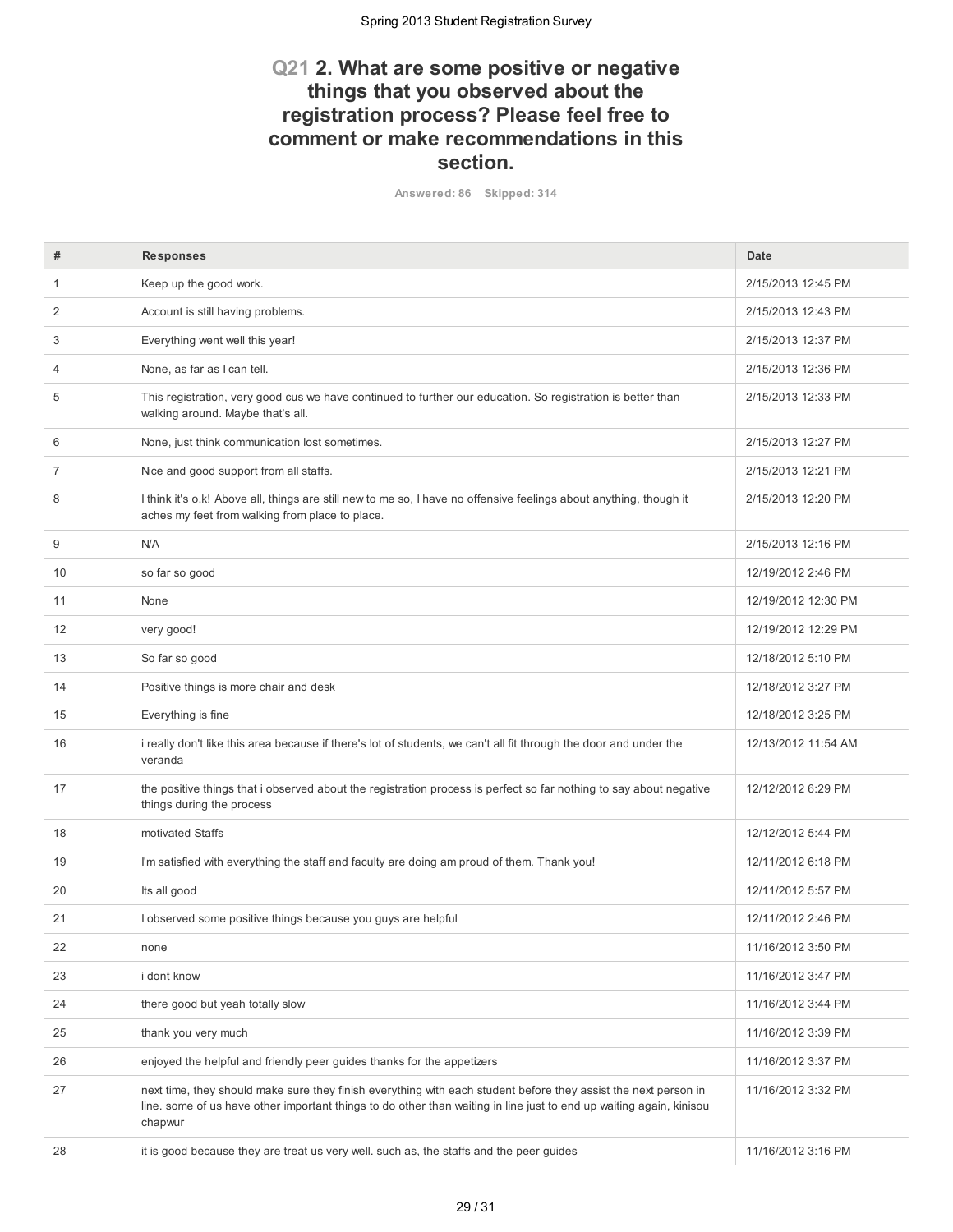| #  | <b>Responses</b>                                                                                                                                                                                                                 | Date               |
|----|----------------------------------------------------------------------------------------------------------------------------------------------------------------------------------------------------------------------------------|--------------------|
| 29 | BE MORE ORGANIZED AND BE AROUND WITH STUDENTS BECAUSE STUDENTS TEND TO NEED HELP AND<br>ARE ASHAMED TO SEEK EXTRA ASSISTANCE                                                                                                     | 11/16/2012 2:55 PM |
| 30 | NOTHING ALL WENT WELL, ITS CONSIDERED VERY GOOD ACTUALLY                                                                                                                                                                         | 11/16/2012 2:28 PM |
| 31 | keep it neat as wonderful                                                                                                                                                                                                        | 11/13/2012 5:46 PM |
| 32 | keep it up you guys are great                                                                                                                                                                                                    | 11/13/2012 5:42 PM |
| 33 | I think registration took lot of waiting overall it was satisfactory, and i look forward to a good time, both fun and<br>educational                                                                                             | 11/13/2012 4:58 PM |
| 34 | keep it up :) you guys are great                                                                                                                                                                                                 | 11/5/2012 4:17 PM  |
| 35 | Keep it neat as wonderful                                                                                                                                                                                                        | 11/5/2012 3:12 PM  |
| 36 | I observed some positive things because you guys are helpful                                                                                                                                                                     | 11/5/2012 2:37 PM  |
| 37 | It's all good                                                                                                                                                                                                                    | 11/5/2012 2:03 PM  |
| 38 | I'm satisfied with everything the staff and the faculty are doing. I'm proud of them. Thank you!                                                                                                                                 | 11/5/2012 1:52 PM  |
| 39 | motivated staff                                                                                                                                                                                                                  | 11/5/2012 1:37 PM  |
| 40 | The Positive things that i observed about the registration process are perfect. so far nothing to say about about<br>the negative things during the registration                                                                 | 11/5/2012 1:34 PM  |
| 41 | i really dont like that area because if there's lot of students, we cant fit through the door and under the veranda                                                                                                              | 11/5/2012 1:29 PM  |
| 42 | everything is fine                                                                                                                                                                                                               | 11/5/2012 1:02 PM  |
| 43 | Positive thing is more chair                                                                                                                                                                                                     | 11/5/2012 1:00 PM  |
| 44 | so far so good                                                                                                                                                                                                                   | 11/5/2012 12:44 PM |
| 45 | very good                                                                                                                                                                                                                        | 11/5/2012 11:36 AM |
| 46 | The registration process are having some positive and also the negative side. The negative side I'm very tired<br>of sitting and waiting for the other student. The positive side is I also eat the freshmen they provide to us. | 10/31/2012 4:29 PM |
| 47 | Nothing                                                                                                                                                                                                                          | 10/31/2012 4:09 PM |
| 48 | Please open more classes esp. Expos writing, MS 100, and some science classes                                                                                                                                                    | 10/31/2012 4:06 PM |
| 49 | No comment                                                                                                                                                                                                                       | 10/31/2012 4:02 PM |
| 50 | There's no things that is bad, everything is already good for the registration process.                                                                                                                                          | 10/31/2012 3:59 PM |
| 51 | In college we are have a rule for our school campus We are using the same rule of using drugs in our campus                                                                                                                      | 10/31/2012 3:53 PM |
| 52 | In college we are using time everyday We have different time for our classes                                                                                                                                                     | 10/31/2012 3:50 PM |
| 53 | Not bad                                                                                                                                                                                                                          | 10/31/2012 3:44 PM |
| 54 | I want to know more about in this campus and i need your help and your advices                                                                                                                                                   | 10/31/2012 3:37 PM |
| 55 | I have no comments because everything is very clear.                                                                                                                                                                             | 10/31/2012 3:35 PM |
| 56 | No comments and no suggestion                                                                                                                                                                                                    | 10/31/2012 3:32 PM |
| 57 | Nothing Everything is perfect                                                                                                                                                                                                    | 10/31/2012 3:22 PM |
| 58 | There is no positive and negative thing that observed about the registration process.                                                                                                                                            | 10/31/2012 3:19 PM |
| 59 | Everything is cool!!!                                                                                                                                                                                                            | 10/31/2012 3:16 PM |
| 60 | The registration day was very excited the registration day was very crowded.                                                                                                                                                     | 10/31/2012 3:13 PM |
| 61 | For my own personal, satisfactional comments, it's good for as for as i can tell.                                                                                                                                                | 10/31/2012 2:59 PM |
| 62 | No comments!!                                                                                                                                                                                                                    | 10/31/2012 2:52 PM |
| 63 | Registration is taking to much time.                                                                                                                                                                                             | 10/31/2012 2:47 PM |
| 64 | Teacher are not enough to take care of students.                                                                                                                                                                                 | 10/31/2012 2:44 PM |
| 65 | Positive side, faculties are kind, negative side and I'm not satisfy.                                                                                                                                                            | 10/31/2012 2:30 PM |